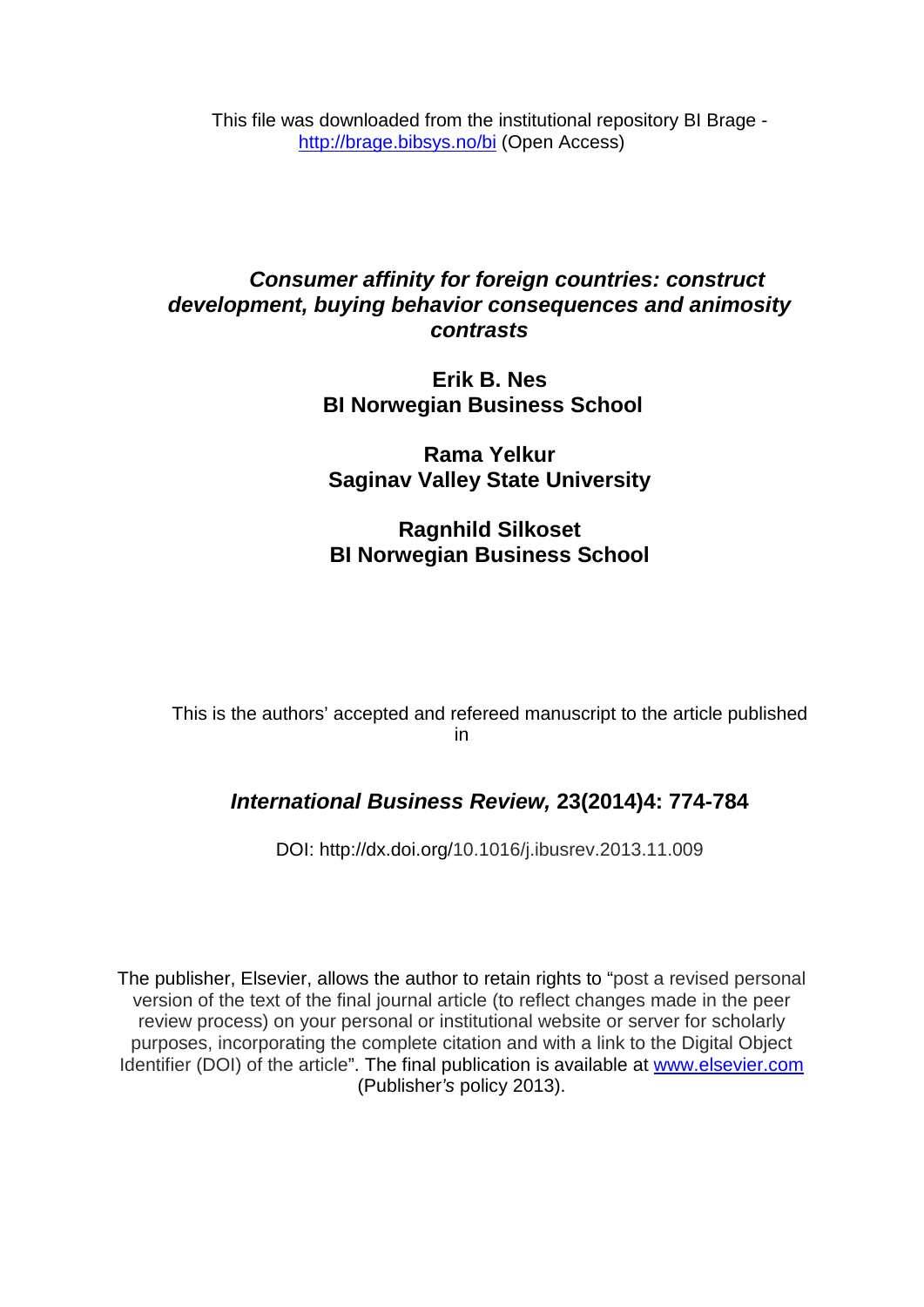# **Consumer affinity for foreign countries: Construct development, buying behavior consequences and animosity contrasts**

**Published in International Business Review** 23(2014)4: 774-784

Erik B. Nes\* Professor of Marketing BI Norwegian Business School 0442 Oslo Norway Phone: +4746410547 Email: [erik.nes@bi.no](mailto:erik.nes@bi.no)

Rama Yelkur Professor of Marketing University of Wisconsin – Eau Claire Eau Claire, Wisconsin USA Phone: 715-836-4674 Email: [yelkurr@uwec.edu](mailto:yelkurr@uwec.edu)

Ragnhild Silkoset Professor of Marketing Chair Department of Marketing BI Norwegian Business School 0442 Oslo Norway Phone: +4746410565 Email: ragnhild.silkoset@bi.no

\*Contact author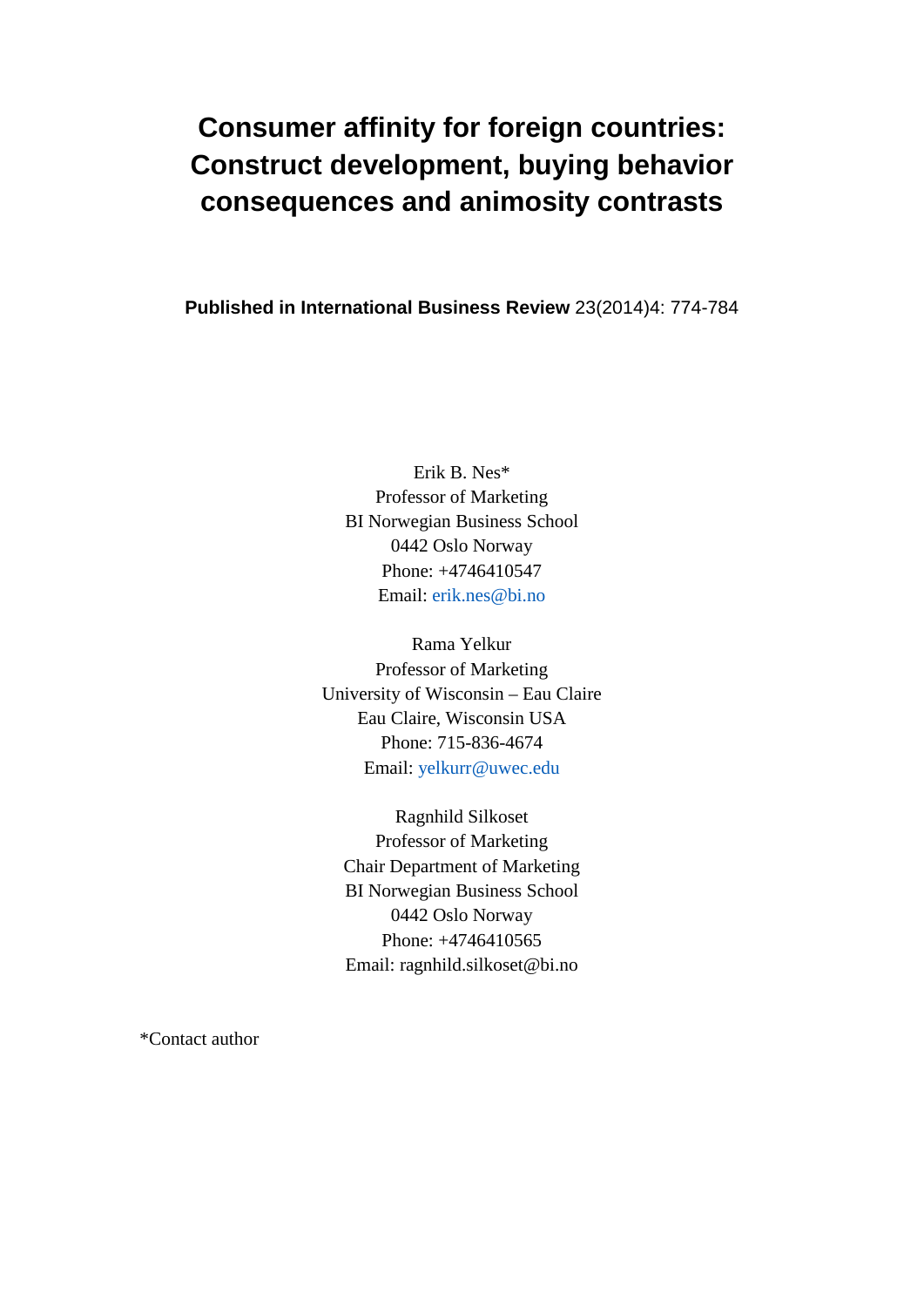# **Consumer affinity for foreign countries: Construct development, buying behavior consequences and animosity contrasts**

While many scholars have drawn attention to international business-inhibiting constructs like animosity (Klein, Ettenson, & Morris, 1998), consumer ethnocentrism (Shimp & Sharma, 1987), and liability of foreignness (Slangen, Beugelsdijk & Hennart, 2011), the impact of positive country affection and devotion on international business is much less understood. For example, anti-Americanism and Francophobia and their negative business effects have been studied (Amine, 2008). However, there is also an international Francophile community that loves French cuisine and French culture, and consumes French products as a way of expressing their identity. Our study provides new insights into consumer affinity, which are feelings of liking and fondness for a specific foreign country. The objectives of the study are to further develop the conceptual basis for consumer affinity and its domain and measurement scales, to provide insights into how general consumer affinity and its dimensions relate to intentional and actual buying behavior, to test whether consumer affinity and consumer animosity are unique constructs or just bipolar opposites of the same construct, and to discuss the potential role of consumer affinity in international business.

We endeavor to achieve the objectives through a series of qualitative and empirical studies. The paper proceeds as follows. First, we review the literature on affinity and related concepts. Next, we present the findings of qualitative studies, followed by quantitative studies for scale development and verification of constructs. Measurement scales are finalized and hypotheses of causal relationships are developed and tested in a final study.

# **1. Literature Review**

In this section, we review consumer affinity and extract gaps in the literature, compare affinity with the closely related animosity construct, and discuss other constructs that are related to affinity.

## **1.1. Consumer Affinity**

The theoretical roots of consumer affinity can be traced to Social Identity Theory (Tajfel, 1982). This theory distinguishes between in-groups and out-groups. In Social Identity Theory, a person has not only one "personal self," but also several social selves. These selves correspond to widening circles of group membership. Different social contexts may trigger an individual to think, feel, and act based on different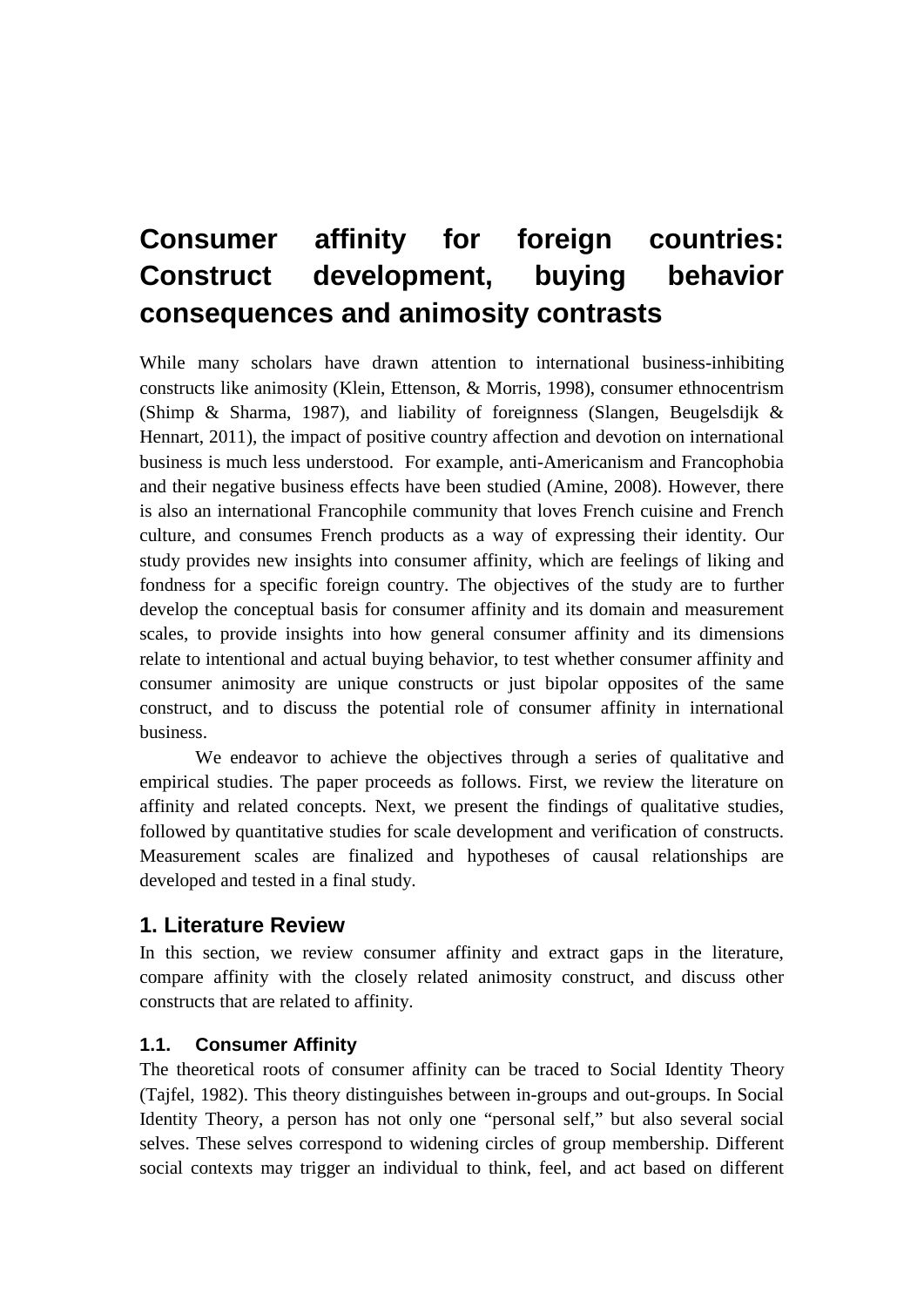levels of selves. The consumer ethnocentrism construct is a prime example of ingroup favoritism in a business context. Identity is not deterministic (Schlenker, 1986; Turner, 1982), and often it is chosen by individuals of their own will (Swann, 1987). Hence, people who develop affinity toward a foreign country may do so because they identify with the country's culture, they consider the country to be one of their ingroups because they find it attractive, or they find that their identification with the country contributes to their social identity.

The term "affinity" has been used in at least three contexts in marketing and management in addition to consumer affinity for foreign countries (affinity marketing, cultural affinity, intercultural communication affinity). First, the term "affinity marketing" is used in the marketing literature to describe a concept of combining benefits for an affinity group with benefits for the individual (Woo, Fock, & Hui, 2006). Second, findings within the international marketing and management literature suggest that "cultural affinity" is related to psychic distance (Swift, 1999), to adaptation to foreign market needs and wants (Hallén & Johanson, 1985), to perceived ease of adoption of new Western technology in China (Phillips & Calantone, 1994), and to global umbrella brands and responsible marketing (Wood, Pitta, & Franzak, 2008). Third, Kupka, Everett & Cathro (2008) developed the intercultural communication affinity scale to assess expatriates' affective fit in host countries. Furthermore, the concept of international affinity captures a central place in international relations research in political science (Maoz, Kuperman, Terris & Talmud, 2006).

Jaffe & Nebenzahl (2006) introduced the term "consumer affinity." but their model was not empirically tested. Oberecker, Riefler, & Diamantopoulos (2008) expanded the concept in a qualitative study. They suggested that the underlying sources of affinity could be categorized into four macro drivers and three micro drivers. Their macro drivers seem to express *what* respondents like about the affinity target, and the micro drivers seem to express *how* they developed this affinity. In a recent study, Oberecker & Diamantopoulos (2011) conceptualized affinity as a higher order construct with two first-order dimensions (sympathy and attachment). They found that affinity was positively related to willingness to buy, negatively related to perceived risk of products from the affinity target, and they found no relationship between affinity and consumer ethnocentrism (Shimp & Sharma, 1987) nor between affinity and micro country image. Following Nagashima (1970), the image that one has about products from a given country has been termed the *micro* country image by Pappu, Quester, & Cooksey (2007).

We conclude there is a void in the affinity literature concerning several issues. First, the conceptualization of affinity in Oberecker & Diamantopoulos (2011) depicts affinity as a purely affective higher order construct where the two first order dimensions also are feelings (sympathy and attachment). However, feelings are often anchored in cognitive considerations. Cognitive appraisal theory has emerged as a dominant theory to understand emotions in the psychology literature (Ellsworth  $\&$ Scherer, 2003). Appraisal theories assume that emotions come from evaluation of events, and it can be seen as the "cognitive approach" to emotions (Silvia, 2005). In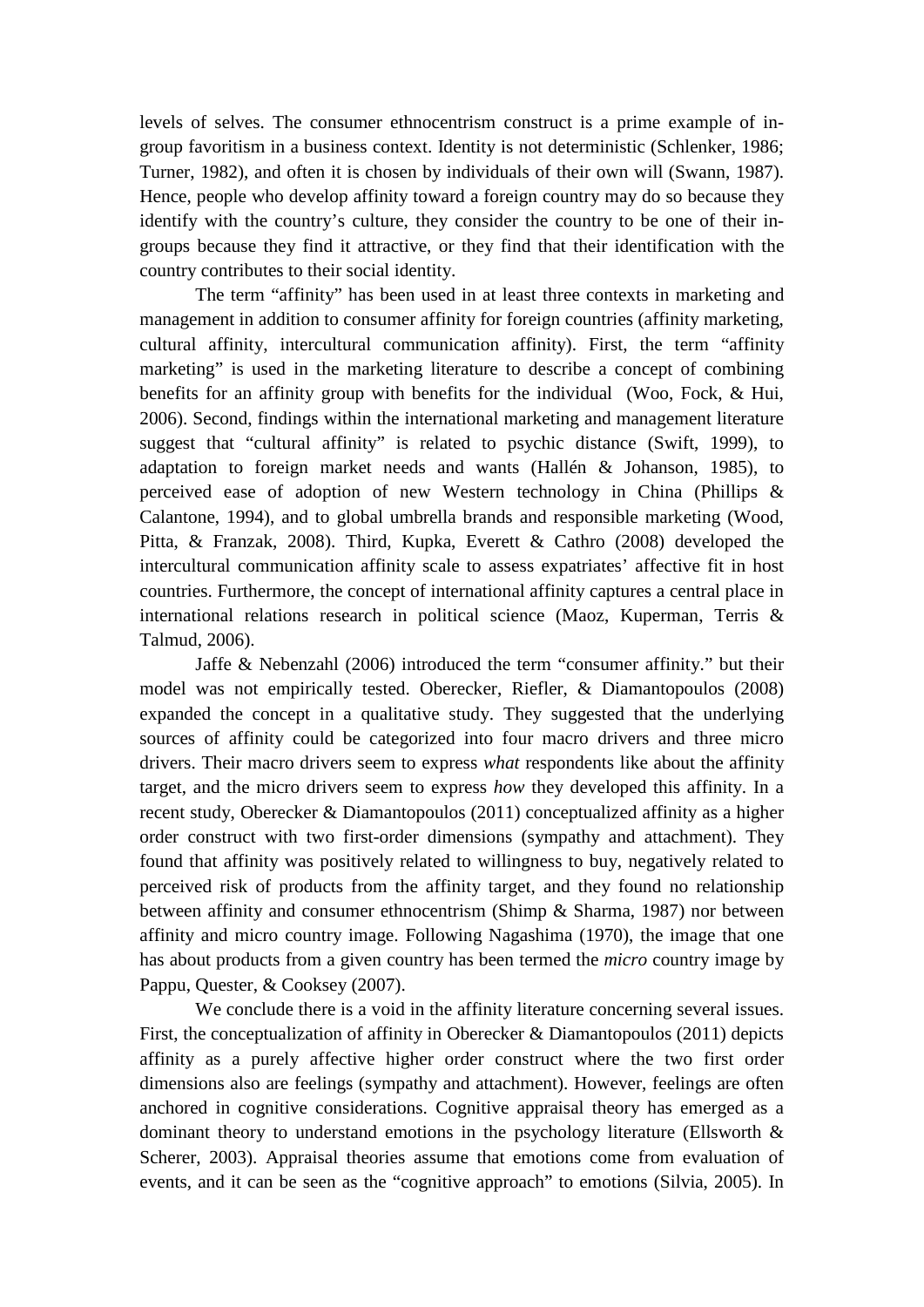the case of affinity, the events that are appraised have to do with the dimensions of the country that is the target of the feelings. For example, a foreign country has a political initiative (event) that is considered desirable (appraisal), and this stimulates positive feelings toward a political dimension of the affinity target. Different appraisals of the same situation (e.g. political initiative) may evoke different emotions (Roseman & Smith, 2001), and our understanding of the dimensions are pivotal in our understanding of the appraisals.

Second, for the future role of the affinity variable in theory development and in business we need more insight into whether affinity is a unique construct or just the bipolar opposite of animosity. Third, Oberecker & Diamantopoulos (2011) did not find a link between consumer affinity and micro country image. However, the affinity target country in their study was operationalized as the country toward which the respondents felt the highest affinity. Thus, all evaluations were in a high affinity setting, and the findings may or may not be valid when a specific country is the affinity target. Fourth, Oberecker & Diamantopoulos (2011) was a single cue study in their measure of willingness to buy, and such studies have generally higher effects than multi cue studies (Verlegh & Steenkamp, 1999). The impact of consumer affinity on willingness to buy in Obereceker & Diamantopoulos (2011) needs to be confirmed in a multi-cue setting or by actual product ownership.

We endeavor to contribute to these issues in several ways. First, we develop the dimensions and scales to measure the dimensions empirically through qualitative and quantitative studies. Second, we empirically discern the affinity and animosity constructs. We find that some dimensions are shared between animosity and affinity and some are uniquely affinity. Third, we tests relationships between affinity and micro country image and affinity and buying intentions when two specific countries are affinity targets. This is different from Oberecker & Diamantopoulos (2011) who had the respondents choose the affinity targets. Finally, we extend the impact on buying behavior from single cue buying intentions to actual product ownership, and demonstrate how the affinity dimensions may give new insights into the behavioral consequences of affinity.

#### **1.2. Animosity and Other Related Concepts**

Consumer affinity is related to the sociological concept of xenocentrism, which is the view that a group other than one's own is the center of everything and that all others, including one's own group, are scaled and rated with reference to it (Kent & Burnight, 1951; Perlmutter, 1954). Consumer affinity is different from xenocentrism, as consumer affinity does not imply that the foreign country is the center of reference nor does it imply that the foreign country is preferred above the home country.

Affinity is most closely related to animosity. The animosity concept in a marketing context was introduced by Klein et al. (1998) and has since been applied in a series of studies, most of which are reviewed in Riefler & Diamantopoulos (2007) and in Nes, Yelkur, & Silkoset (2012). Most of the bi-national studies that followed the Klein et al. (1998) study built on one or both of their two animosity dimensions (war animosity and economic animosity). Nes et al. (2012) expanded the animosity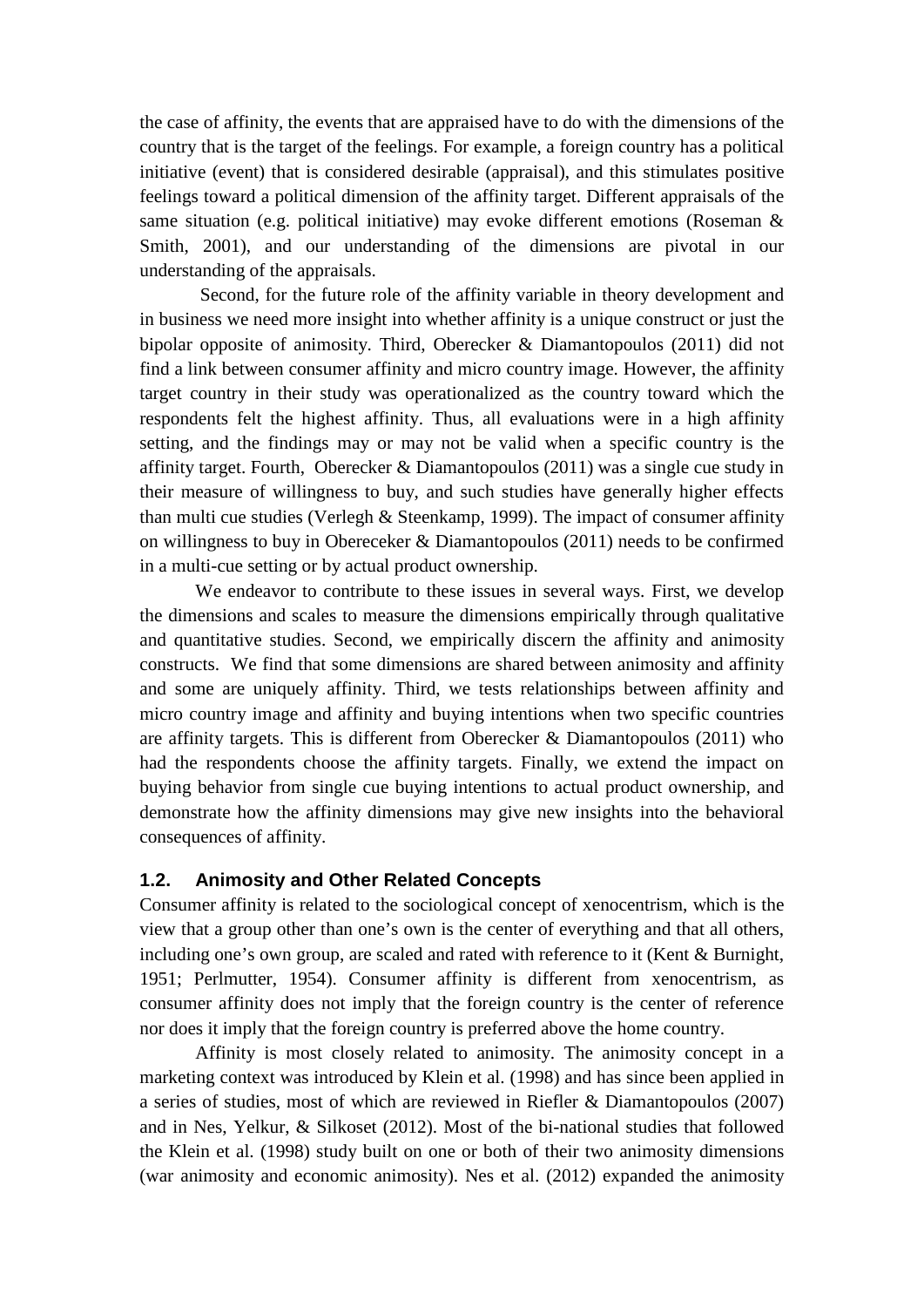concept, and found that animosity is related to four dimensions: war animosity, economic animosity, political animosity, and people animosity. Animosity was recently applied in several contexts outside the consumer marketing domain, for example, in trade economics (Fisman, Hamao & Wang, 2012), organizational buying (Edwards, Gut & Mavondo, 2007), international production shifts (Funk, Arthurs, Treviño & Joireman, 2010), role in economic recovery in emerging markets (Jiménez & Martín, 2012), and cross-border acquisition success (Fong, Lee & Du, 2012). These studies illustrate that animosity toward specific foreign countries has an important role in a wide range of international management problems.

### **2. Development of Constructs and Scales**

This study followed Churchill's (1979) eight steps in the measurement process for developing the affinity construct: (1) the study specified the domains and gave the meaning of the affinity constructs, and (2) generated a sample of indicators that captured the domains defined. The study then followed the process of (3) collecting data, (4) purifying measures, (5) collecting data, (6) assessing reliability, (7) assessing validity, and (8) developing norms.

We used the linked emic model in our information collection to reduce single culture bias (Douglas & Craig, 2006). We did this by collecting qualitative and empirical data in the United States and in Norway. Input from each country was then used to develop constructs and scales. These countries represent one very large country and one very small country on two continents. The cultures have important similarities in the European heritage, but also substantial differences (Inglehart  $\&$ Baker, 2000; Hofstede, 1980). Overall, the countries are similar enough for the same dimensions to be relevant and different enough to provide increased international validity.

## **2.1. Qualitative Pre-Studies for Domain Development and Item Generation**

Step 1 in Churchill's (1979) procedure was captured in the previous literature review section, and in the qualitative studies discussed below. We related the construct to Social Identity Theory and an effort was made to separate the construct from animosity and other related concepts. Step 2 in the Churchill (1979) procedure was to generate a sample of indicators that captures the domain of the construct. To fulfill this step, we used qualitative studies.

We conducted interviews with open-ended questions in the United States and Norway to get insight into what dimensions make up the domain. We conducted fiftyfour semi-structured, in-depth interviews : 34 in the United States and 20 in Norway. We used a qualitative methodology with unprompted questioning to identify countries towards which feelings of affinity may exist and to identify the underlying reasons for such feelings. In the qualitative questioning, we asked respondents in the two sample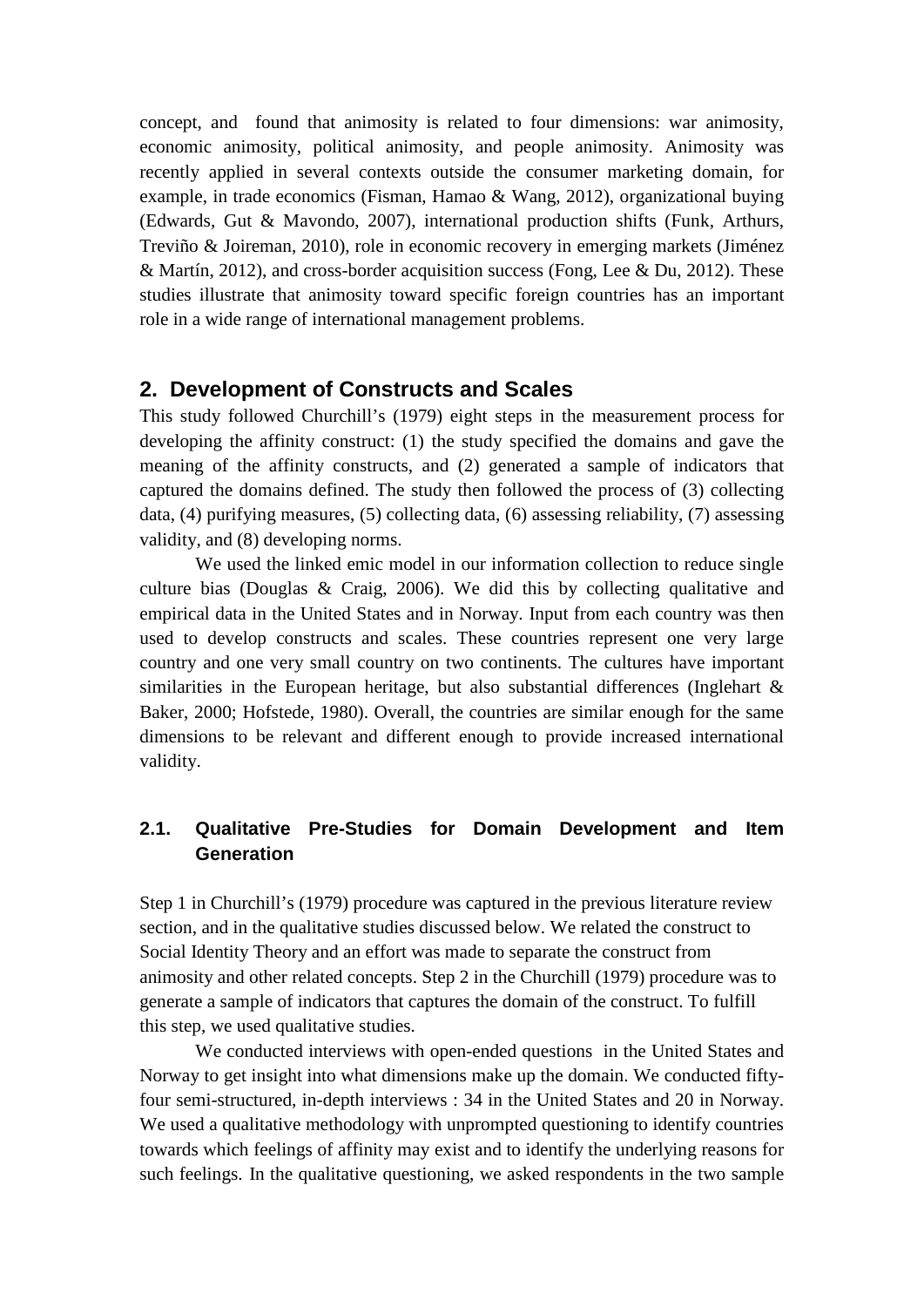countries to think about the foreign country that they liked the most and to answer a series of open-ended questions about that country. The most frequently mentioned affinity countries in the U.S. sample were Italy, France, Mexico, and Ireland, and in the Norwegian sample Italy and Sweden. The respondents selected altogether 24 countries. Most important was the question that asked why they liked the particular foreign country that they mentioned in the interview. We classified responses on why they liked a specific country (based exclusively on the "semantics" of the responses) under eight major categories of affinity. The classification was done using the software ATLAS.ti, which allows semantic classification through identified keywords. It allowed us to systematically consolidate all the qualitative responses and to weigh and evaluate the importance of each statement. With the help of this software, we were able to locate keywords, code, classify, and annotate findings into our quantitative data collection instrument that followed. The eight categories listed in Table 1 were a result of the coding and classification with ATLAS.ti. These categories are discussed in the following sections.

| Category         | Keywords                                         | Frequency |
|------------------|--------------------------------------------------|-----------|
| Culture          | Culture                                          | (24)      |
|                  | I like the culture.                              | (1)       |
|                  | Cultural                                         | (1)       |
|                  | Language                                         | (1)       |
|                  | Heritage and traditions                          | (6)       |
|                  | The social relationships                         | (1)       |
|                  | Slower pace, relaxed                             | (4)       |
|                  | Festivals                                        | (2)       |
| Arts and History | Art and artistic                                 | (6)       |
|                  | Aesthetics                                       | (1)       |
|                  | History                                          | (24)      |
|                  | Historical buildings, architecture and monuments | (19)      |
|                  | Music, dance                                     | (2)       |
|                  | Poets and musicians                              | (3)       |
|                  | Medieval characteristics and streets             | (3)       |
|                  | Outdoor activities and sights                    | (3)       |
| People           | Hard working                                     | (6)       |
|                  | People, great people, like the people            | (16)      |
|                  | <b>Customer service</b>                          | (1)       |
|                  | Work ethic                                       | (1)       |
|                  | Easy going, laid back                            | (4)       |
|                  | Family oriented                                  | (2)       |
|                  | Strong values                                    | (4)       |
|                  | Resourceful, productive                          | (3)       |
|                  | Sense of humor                                   | (1)       |
|                  | Friendly, polite, welcoming, outgoing            | (17)      |

**Table 1:** Qualitative Affinity Responses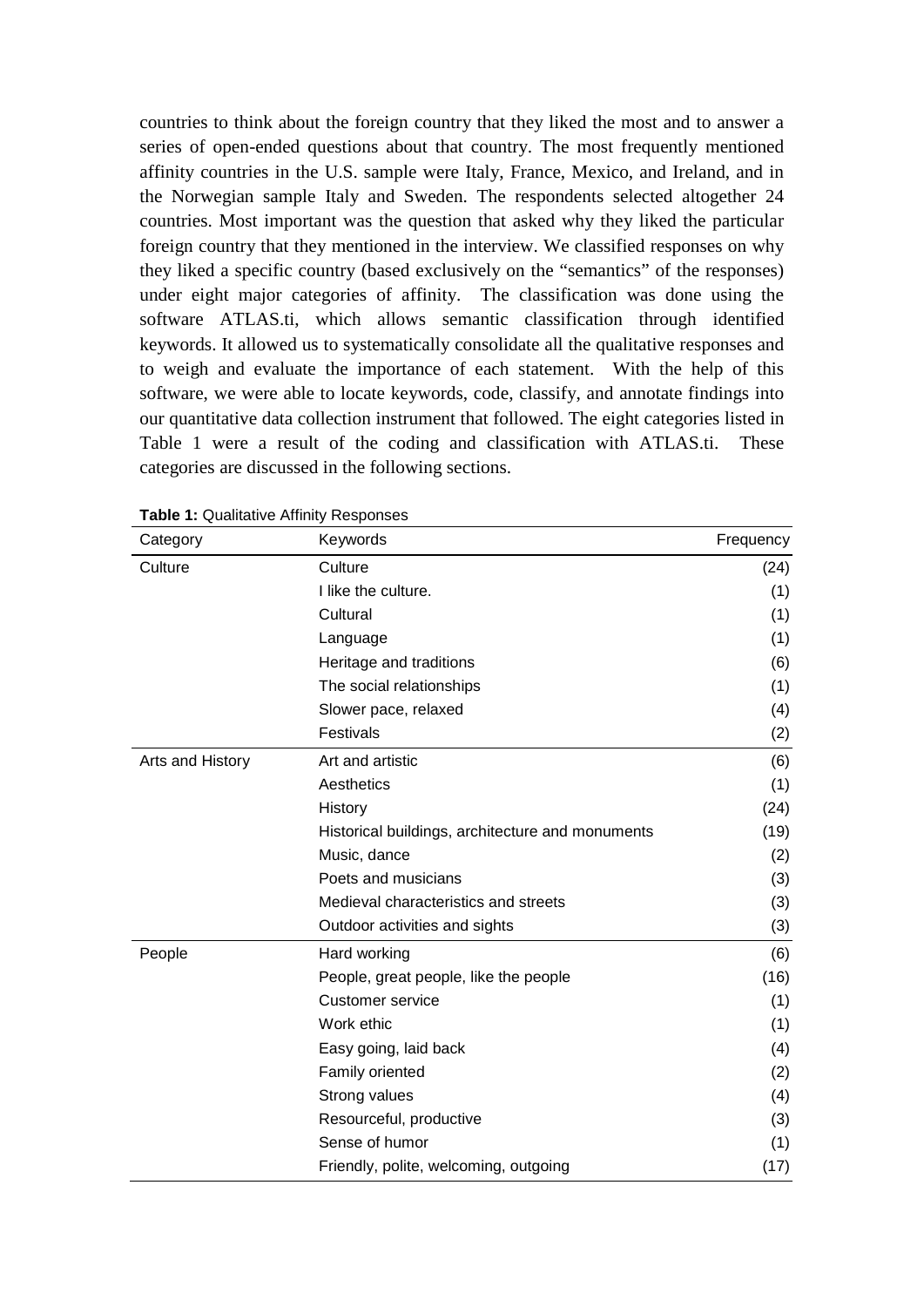|                     | Diverse people                                  | (2)  |
|---------------------|-------------------------------------------------|------|
|                     | Enjoy life, happy                               | (5)  |
|                     | Educated                                        | (1)  |
| Landscape and       | Climate, weather                                | (11) |
| Climate             | Landscape, picturesque, scenery, beautiful      | (32) |
|                     | Land, ecosystem, flora and fauna                | (5)  |
| Food                | Food, love the food, enjoy the food, great food | (18) |
| Family and ancestry | Family, family history, relatives               | (15) |
|                     | Ancestors, heritage                             | (14) |
|                     | <b>Friends</b>                                  | (4)  |
| Travel              | Visited, vacation                               | (17) |
|                     | Studied abroad in the country                   | (1)  |
|                     | Lived there                                     | (2)  |
| <b>Politics</b>     | U.S. ally, ally in war against terror           | (2)  |
|                     | Political ties between our two countries        | (1)  |
|                     | Politically neutral                             | (5)  |
|                     | Does not support terrorists                     | (1)  |

# *Culture*

When asked about the "affinity" country, respondents mentioned a variety of items related to the culture of the country. As cited in Oberecker et al. (2008), a country's values and traditions may trigger feelings of affinity, and a "*feeling of cultural proximity*" influences people's beliefs about other countries. Along these lines, culture, cultural issues, language, heritage and traditions, social relationships, slower pace, relaxed lifestyle, and festivals were mentioned as reasons for affinity towards a given country.

## *Arts and History*

A variety of items related to the arts, architecture, and history of the country were mentioned. A country's history may cause feelings of affinity. Art, aesthetics, history, historical buildings, architecture and monuments, music, dance, poets and musicians, medieval characteristics and streets, outdoor activities and sights were mentioned as reasons for affinity towards a given country.

## *People*

Affinity towards the people of a country can translate into affinity towards the country itself (e.g., Oberecker et al., 2008; Swift, 2002). Hardworking people, great people, fondness for the people, customer service, work ethic, easy going, laid back, strong values, resourceful, productive, sense of humor, friendly, polite, welcoming, outgoing, diverse people, enjoy life, happy, educated, creative, and sincerity were mentioned as attributes that influenced affinity towards the country.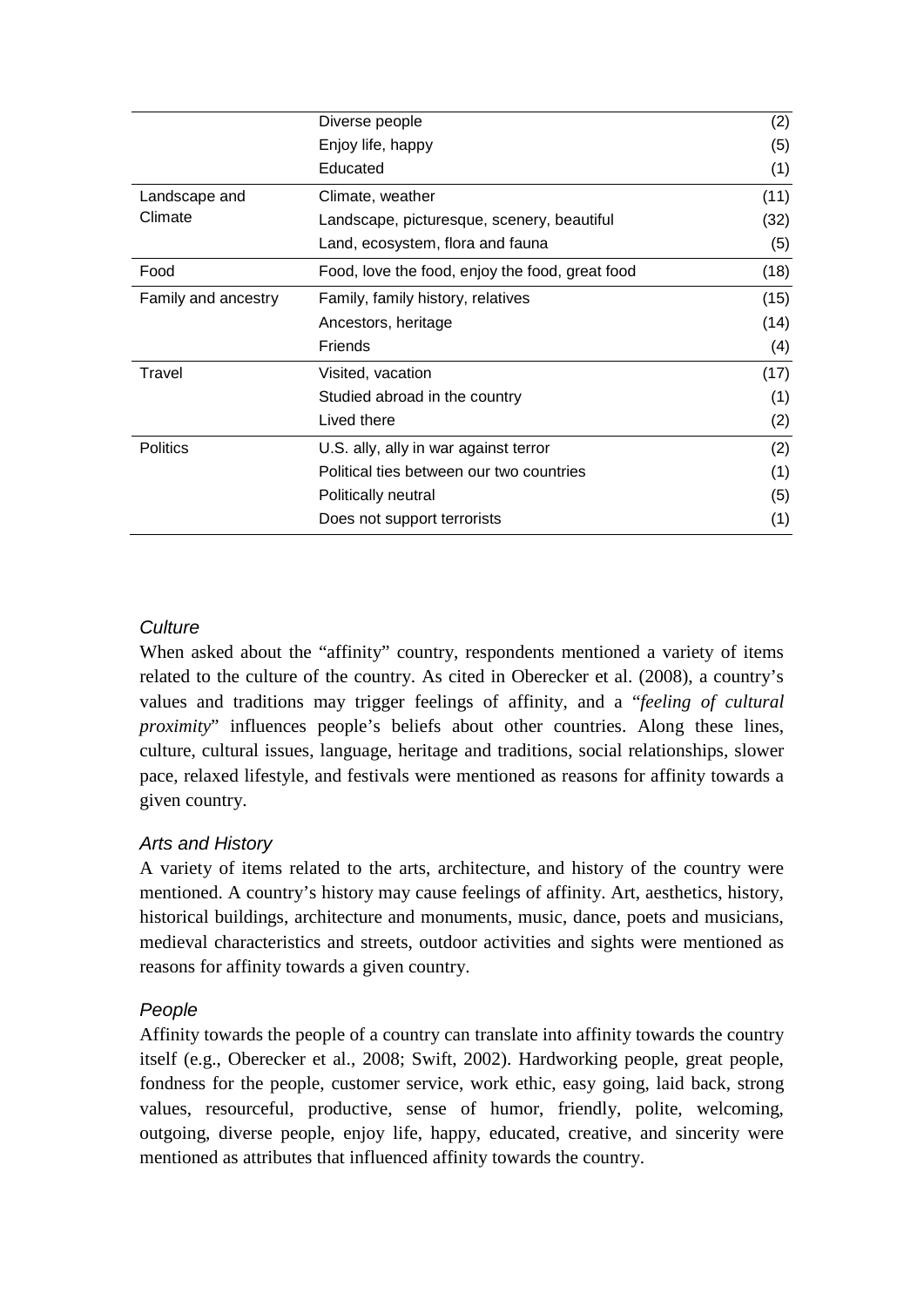#### *Landscape and Climate*

Positive associations with the landscape, weather, and climate of a country are found to impact positive attitudes towards the country (e.g., Verlegh, 2001). Several mentions of these aspects including climate, weather, landscape, picturesque scenery, ecosystem, flora and fauna were recorded in the qualitative interviews.

#### *Food*

Food is often one of the observable aspects associated with any country. Pleasant memories associated with the food and drink of a given country were expressed. As described in Table 1, food was cited several times as a reason for affinity towards the country.

#### *Politics*

Positive or negative associations with a country may be caused by impressions of a country's economic system and by its domestic and international policies. Peng-Er (2004) described examples of Taiwan and Japan's political relationship and of Japan's actions toward Taiwan due to Japan's relationship with the Unites States. The number of respondents stating that politics was the reason for their affinity towards a given country was very small in our study; in other words, politics was the weakest link in the explanation of affinity. As described in Table 1, the political reasons for affinity were the historical relationship between the two countries, support given during wartime, and the country's policies.

#### *Family and Friends*

The United States is a nation of immigrants. Many U.S. respondents expressed fond feelings for their country of heritage. In addition, personal contact with family and friends who had lived in the country and had had positive experiences was a source of affinity. Ancestry/heritage and contact with family and friends who lived in that country were grouped into this category.

#### *Travel*

The travel category relates to personal experience with the country of affinity either through short-term (e.g., vacations) or long-term stays (e.g., study abroad experiences) there. Firsthand experience with the country may induce positive feelings towards it (e.g., Shankar 2001; Swift 1999).

Following the qualitative classification, we proceeded with preliminary specification of the domain, describing what the construct is about and what is not to be included in the construct (Slavek & Drnovsek, 2012; Nunnally & Bernstein, 1994). Among the eight categories that emerged from the qualitative study, we excluded the travel category and the family and friends category because they emerged as characteristics of the respondents rather than characteristics of the country, which is the focus of this construct. The travel category provides events for cognitive appraisals that may result in affinity emotions, but travel is not an affinity dimension of the target country. Our six remaining categories at this stage included the characteristics of the country that Oberecker et al. (2008) termed macro drivers of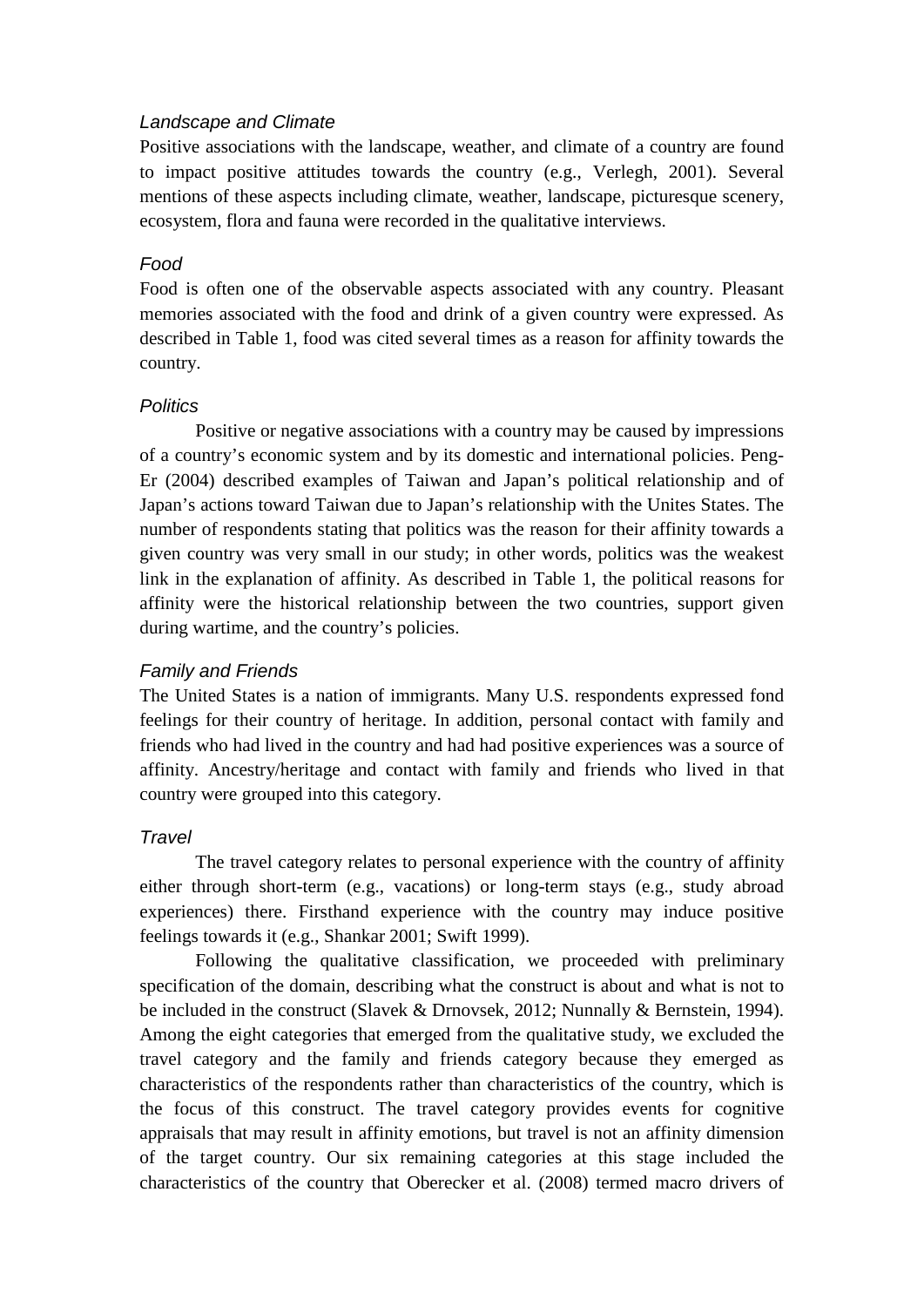affinity (lifestyle, scenery, culture, and politics and economics) with the exception of "economics." The "economic" dimension is, however, very important in the animosity literature (Klein et al., 1998; Nes et al., 2012; Riefler & Diamantopoulos, 2007).

#### **2.2. Verification of Constructs and Scales**

In our second study, we verified constructs, qualified measurement scales and proposed a final definition of the construct (Slavek & Drnovsek, 2012; Nunnally & Bernstein, 1994). This corresponds to step 3 and 4 in Churchill's (1979) procedure: to collect data and purify the measures. We collected data in Oslo, Norway and in Wisconsin, the United States. The samples were convenience samples. The response rate was 58.7 percent combined (63.2 percent in Norway and 52.5 percent in the United States); that is, this was the proportion of useable questionnaires received as a percentage of eligible respondents that were approached. We collected 573 usable questionnaires, 210 in the United States and 363 in Norway using the drop-off-pickup method. Similar to Oberecker & Diamantopoulos (2011), the foreign country the respondents liked the most represented the affinity countries. The most frequently mentioned affinity countries in the U.S. sample were (in rank order) England, Canada, Germany, Italy, Australia, Ireland, and Mexico. The most frequently mentioned in the Norwegian sample were (in rank order) Denmark, the United States, Sweden, England, France, Spain, and Italy. The scale reflecting affinity-related dimensions consisted of 22 Likert-type statements. We developed these from our exploratory research and from the literature review. We purified the measures by using factor analysis on each sample and on pooled data. Based on this we removed seven affinity items because of unsatisfactory scores. The factor loadings at this stage have limited interest since we added 4 items in the final study. We report the final quantitative purification analysis of affinity in Table 2.

The qualitative pre-studies and the quantitative purification studies suggested that the consumer affinity construct is related to four dimensions: culture/landscape, music/entertainment, people, and politics. The components of the *culture/landscape* dimension include affinity toward history, arts and architecture, nature and landscape. Affinity toward the country's food and cuisine is also part of this dimension and indicates that food and cuisine are perceived as part of the culture and perhaps also related to the nature. The components of the *people* dimension include affinity toward people's mentality and their way of living and being friendly and trustworthy. People and culture/nature issues are most frequently mentioned in the qualitative studies, and these are seemingly very important factors in consumer affinity. The components of the *music/entertainment* dimension include affinity toward the country's music and movies and entertainment. The final dimension, *politics,* reflects affinity toward the political system and the government policies. Our definition of consumer affinity builds on insights from the literature review and from our explorative and construct verification studies: *Consumer affinity is a feeling of liking and fondness for a specific foreign country regarding its culture and landscape and/or its music and*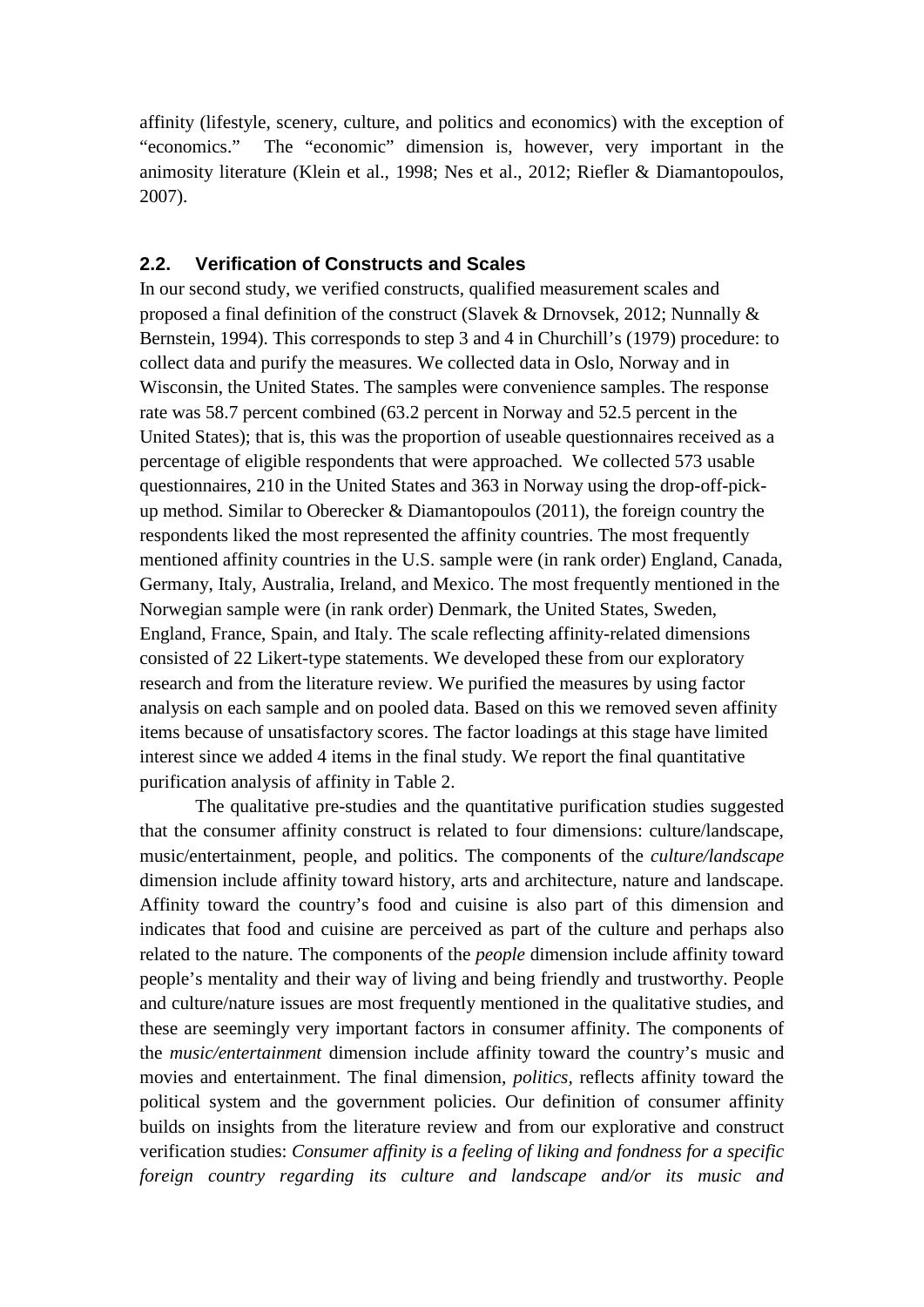*entertainment, the people and their lifestyle, and its governmental policies.* Our process of construct development taps the respondents' affinity for a foreign country without consideration of the role of the country in any specific problem. Thus, the construct and its definition include, but is not limited to, affinity in people's role as consumers.

# **3. Development of the Research Model**

First, we verify our four-dimensional affinity construct and hypothesize:

*Hypothesis1:* The consumer affinity construct is related to four dimensions: Culture/landscape, music/entertainment, people, and politics.

Symbolic attributes of a brand are important for explaining consumer behavior (Aaker, 1997; Austin, Siguaw, & Mattila, 2003). These studies argue that attitude objects (e.g., brands) are associated with personality traits that have symbolic and self-impressive implications for the consumer. As pointed out in the review conducted by Verlegh & Steenkamp (1999), the affective impact of the country cue relates to emotions, identity, pride, and autobiographical memories. These are positive associations when the country in question is one toward which the consumer feels affinity. Hence, for products or brands that are associated with an affinity country, buying and consuming products from the country may have symbolic and selfimpressive implications. Consumption of products provides the consumers with an opportunity to keep in touch emotionally with the affinity country. Oberecker and Diamantopoulos (2011) had the respondents choose their favorite country, and did find a relationship between affinity and willingness to buy in this high affinity sample. This finding is also supported in our qualitative studies, where 54 respondents expressed confidence in buying products from the affinity country, five respondents were undecided, and only two respondents were negative. Thus, we hypothesize a positive relationship between affinity and buying intentions.

*Hypothesis 2:* Consumer affinity has a direct positive impact on buying intentions.

A positive relationship between micro country image and buying intentions has long been established in the literature (Bilkey & Nes, 1982; Papadopoulos, 1993; Verlegh & Steenkamp, 1999), but is included here for model completeness.

*Hypothesis 3:* Micro country image has a positive impact on buying intentions.

Is the impact of affinity on buying decisions direct only, or does affinity also have an indirect effect on buying decisions that is mediated by micro country image (product-country image)? Micro country image may include components that are strongly related to affinity dimensions. Some examples are culture (e.g., agricultural products, design, and use of color), nature and landscape (e.g., outdoor apparel and sports equipment) and people (e.g. service products). This is supported by inferences from our qualitative studies where 37 of the 53 respondents perceived the quality of products from the affinity country to be better than the quality of products from other countries. We hypothesize: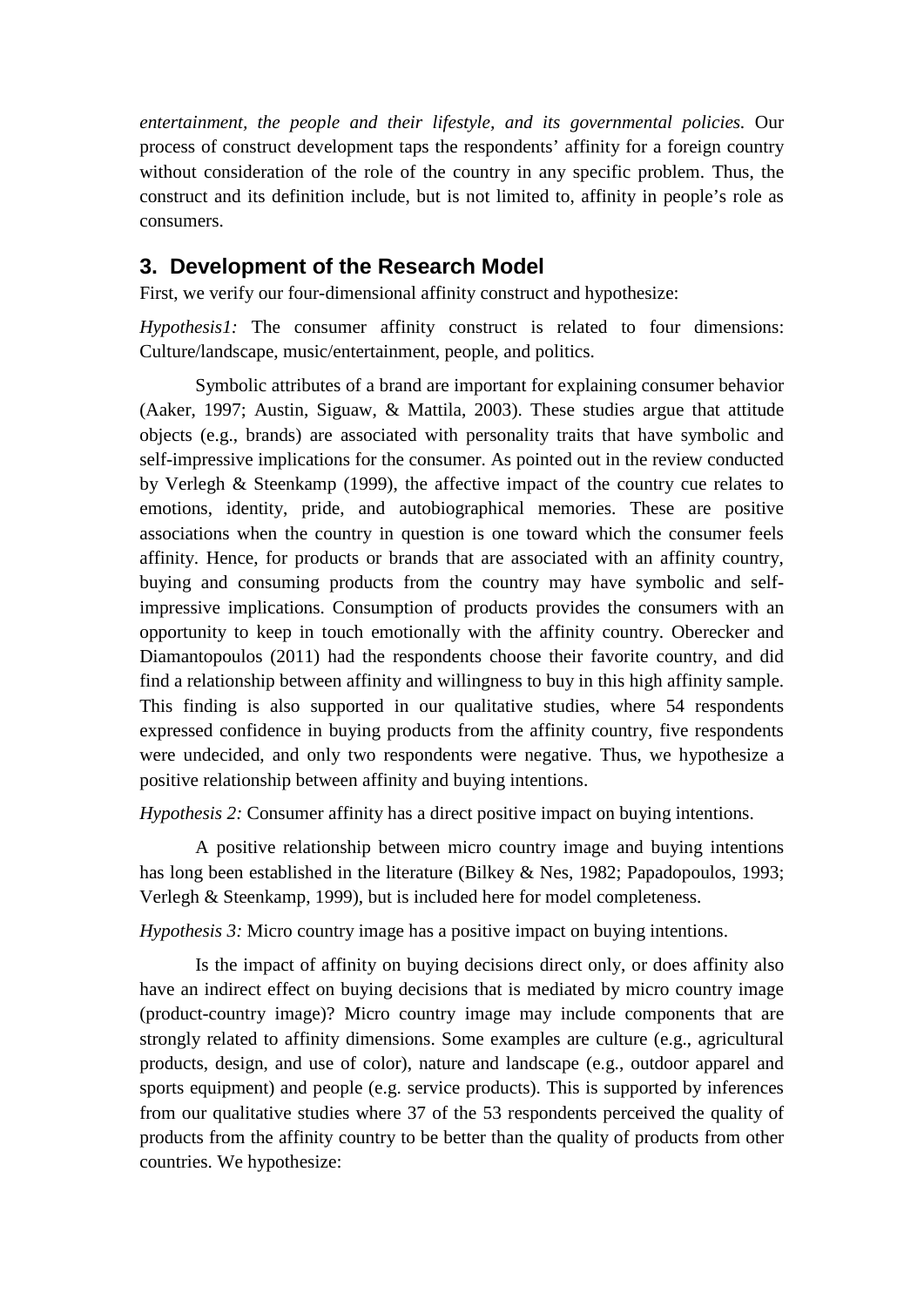*Hypothesis 4:* The impact of affinity on buying intentions is mediated by the impact of micro country image.

Is affinity the polar opposite of animosity in the same construct, or are they distinct constructs? Jaffe & Nebenzahl (2006) took the former position while Oberecker et al. (2008) took the latter position. This disparity is a key issue in the development of affinity theory.

Affinity and animosity are feelings and are affective in nature. Though models of affect in psychology typically conceptualize positive and negative affect as diametric opposites (Larsen & Diener, 1992; Russell & Carroll, 1999; Watson & Tellegen, 1999), a study by Larsen, McGraw, & Cacioppo (2001) found situations where people felt happy and sad simultaneously. Diener & Iran-Nejad (1986) found positive and negative emotions were mutually exclusive at high levels, but they often co-existed at low and moderate levels. Two of the animosity dimensions in Nes et al. (2012) overlap with affinity (people and politics), and two affinity dimensions (culture/landscape and music/entertainment) contribute to affinity only. The two original dimensions in Klein et al. (1998) contribute only to animosity (war and economy). The inferences from the psychology literature discussed above and the unique dimensions in affinity and in animosity respectively, suggest they should be considered distinct constructs.

*Hypothesis 5:* Affinity and animosity are different constructs rather than bipolar opposites of the same construct.

# **4. Verification of Scales and Analysis of Hypotheses**

#### **4.1. Method**

The fifth step in the Churchill (1979) procedure is to collect new data after the purification phase. We did this by collecting new data in Oslo, Norway, and used these data to test the hypotheses in the study. At this stage, we wanted fixed affinity country targets because this is the most relevant business situation, and because no previous studies have tested consequences of consumer affinity in this setting. We selected France and the United States as target countries because both countries tend to evoke rather strong positive or negative feelings. Both countries were among the top four affinity countries in our quantitative purification studies, and they were also among the top 15 animosity targets in Nes et al. (2012). The sample was a convenience sample. We divided Oslo into five regions and a balanced number of interviews were conducted in each region. Graduate students conducted the interviews using the drop-off–pick-up method. The interviewers received detailed written instructions and personal briefings and debriefings about all aspects of the data collection. We approached respondents in their homes. The response rate was 61.3% calculated as the proportion of useable questionnaires received in proportion to eligible respondents approached. A total of 586 usable questionnaires were collected. Each respondent evaluated two countries, giving 1,172 observations. The sample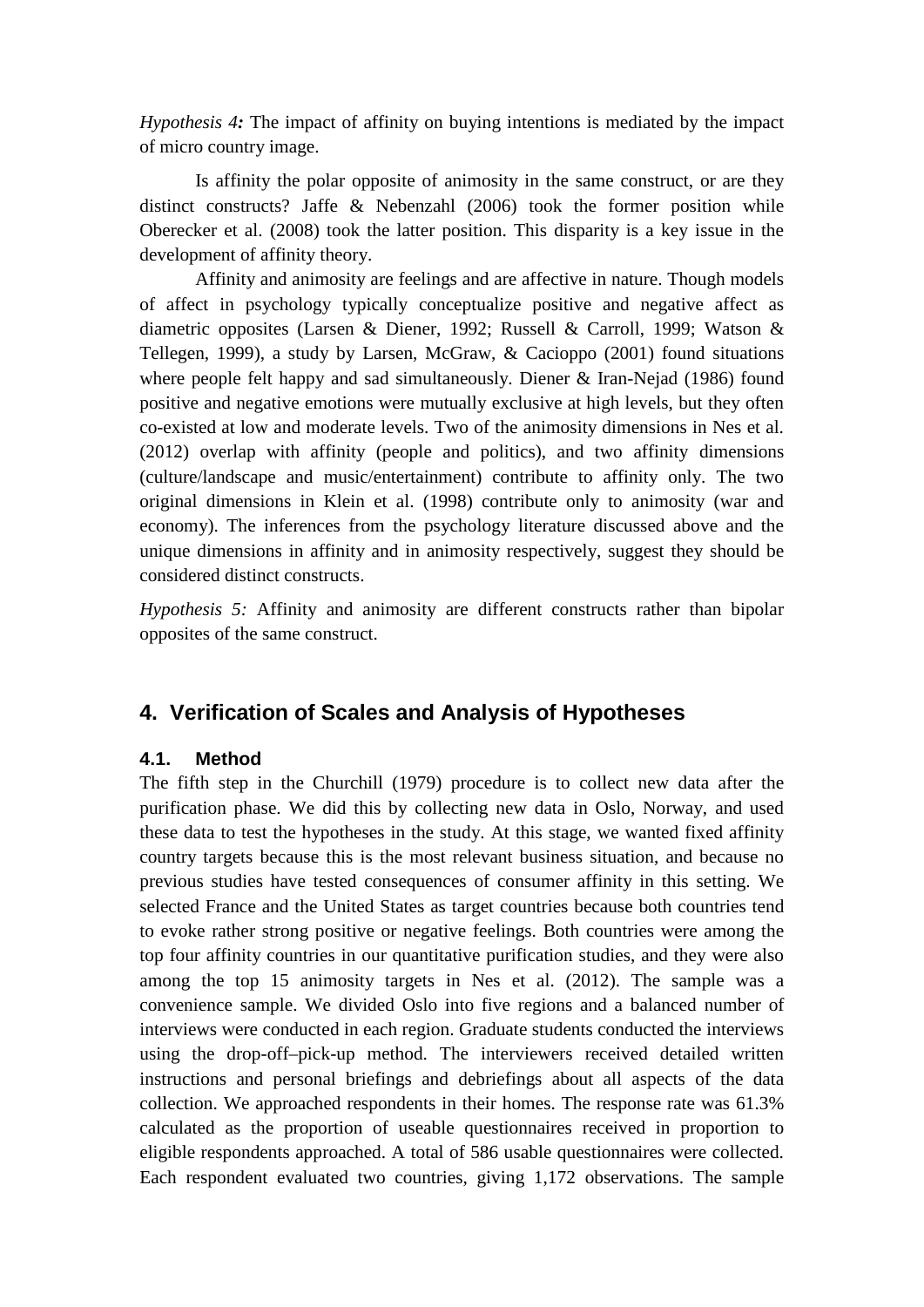consisted of 46.2% males (Oslo average is 48.9%), average household income in the sample was NOK 575,000 (Oslo average is 480,000), and the average age was 37 years (same as the average age in Oslo).

The models (Figure 1) consisted of 10 variables and 38 items measured on a seven-point Likert scale that ranges from 1 (strongly agree) to 7 (strongly disagree). The items for buying intentions (3 items) and for micro country image (5items) were adapted from previous studies (Klein et al., 1998; Papadopoulos, Heslop, & the IKON Research Group, 2000). The affinity items are shown in the appendix. Two general affinity items were from our affinity definition. The politics dimension and the entertainment dimension each had only two items after the purification in study 2. One item was added to the music/entertainment dimension taken from our exploratory study. One item from Papadopoulos (1993) was added to the politics dimension. The animosity items were from Nes et al. (2012) where the two-item scale for the latent animosity measure originally was adapted from Klein (2002). Finally, one item measured present or previous ownership of a car from France or USA respectively.

#### **4.2. Analytical Strategy**

All variables in the research model were treated as latent and constructed as illustrated in Figure 1 (Model 1 and Model 2). The measurement model related to affinity used the four latent dimensions: culture/landscape, music/entertainment, people, and politics, in addition to the two-item latent variables of affinity, which measured whether the respondents liked France/US and whether they were fond of France/US. All models were estimated using Mplus v5.2 (Muthén & Muthén 1998–2007). All cases included in the analysis had complete data  $(N = 1032)$ .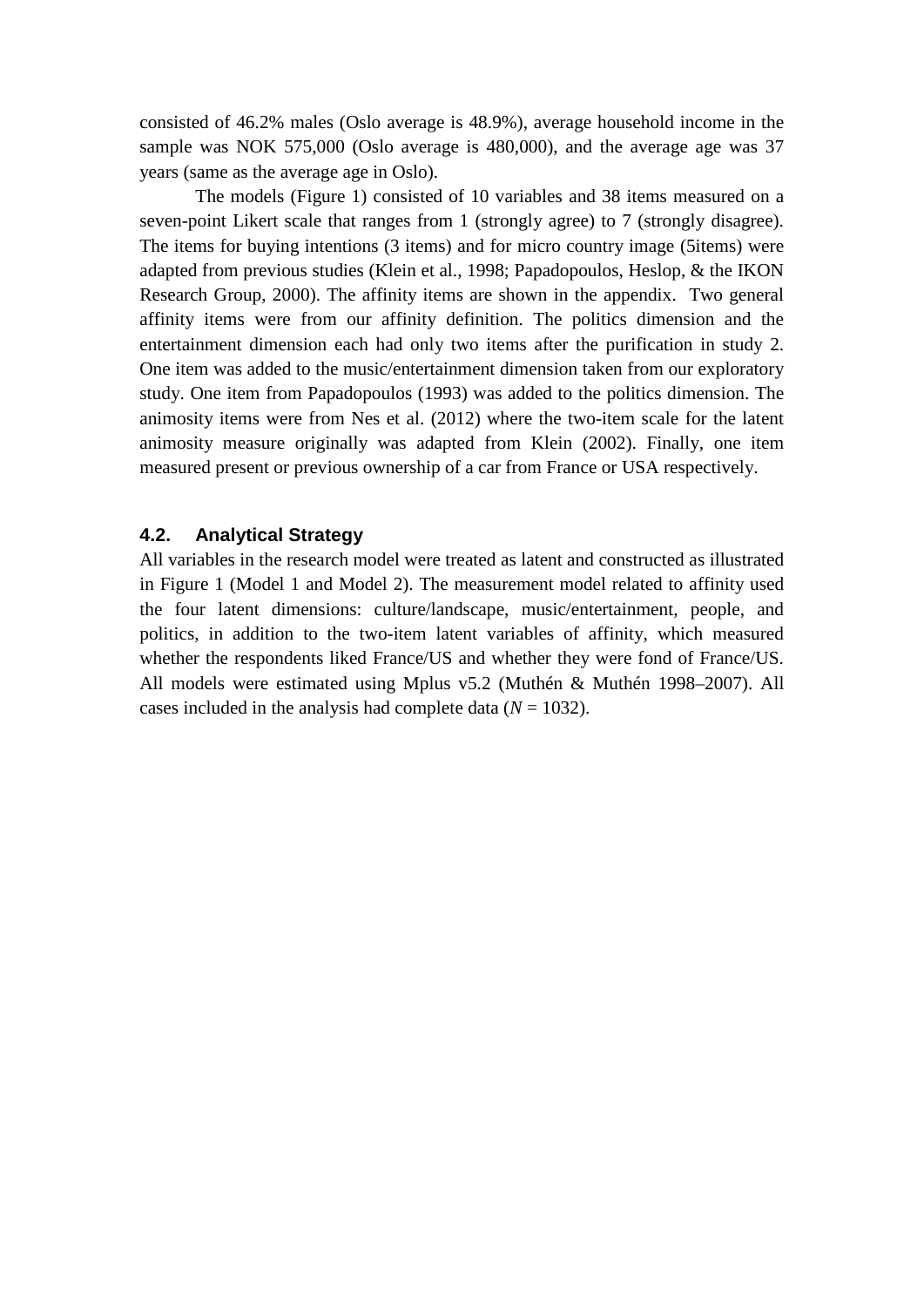



Model 1: Affinity as Individual Variable



Model 2: Higher-order Model of Affinity

# **5. Results**

#### **5.1. Testing Affinity Measurement Models**

Before assessing the hypotheses, we sought to identify the most appropriate measurement model for our data. This relates to step 6, assessing reliability, in the Churchill (1979) procedure. Specifically, the measurement models were evaluated to determine the best fitting model, one that better corresponded to the data across multiple measures of fit. The measures we used were the Comparative Fit Index (CFI), the Tucker-Lewis Index (TLI), the Root Mean Squared Error of Approximation (RMSEA), Standardized Square Root of the Mean Squared Residual (SRMR), the Akaiki Information Criterion (AIC), and the Chi-square per degrees of freedom (χ2/*df*). A rank value of 1 in Table 2 represents best model fit. The final column of Table 2, the mean rank, displays the two models' mean fit rank, calculated as the arithmetic average rank across the six measures of fit.

The first model, Model 1 (in Figure 1), treated affinity as a *separate* variable. Four dimensions affected this variable: culture/landscape, music/entertainment, people, and politics. This model explained 89% of the variance of affinity and received the best model fit with CFI = 0.890, RMSEA = 0.084),  $\chi$ 2 (140, *N* = 1032) =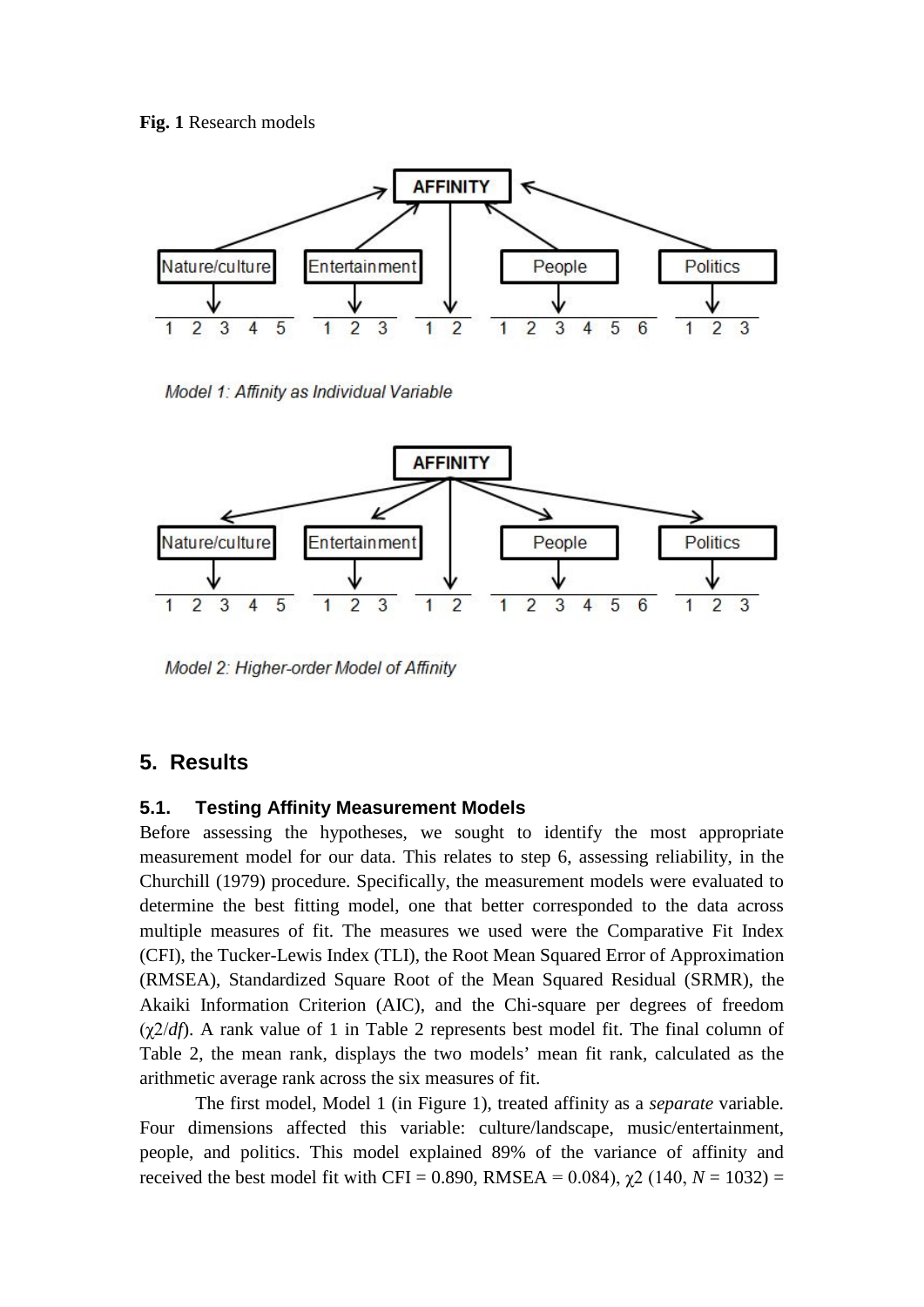1159.325. Model 2 (in Figure 1), which treats affinity as a *higher-order construct* similar to its treatment in the work on animosity by Klein et al (1998), fit less well, with numbers at CFI = 0.865, RMSEA = 0.091),  $\chi$ 2 (147,  $N = 1032$ ) = 1401.264.

We implemented the measures from Model 1 (see Figure 1) in the further analysis when testing the structural model regarding the affinity hypotheses. Table 3 reports the factor loadings for the affinity measurement model using Model 1. The estimated reliability of the latent variables was calculated as  $(\Sigma \lambda_i)^2 / [(\Sigma \lambda_i)^2 + \Sigma (1 \lambda_i^2$ )], where  $\lambda_i$  is the standardized factor loading for indicator *i* and the summation is over the indicators (Fornell & Larcker, 1981).

Step 7 in Churchill's (1979) procedure is to assess the construct validity of the measures. Table 4 reports the correlation matrix and the variables' reliability. Discriminate validity was supported in a series of tests where we constrained all correlations between trait factors to 1.00 (Fornell & Larcker, 1981). (These numbers are available from the authors upon request.) The final step 8 in the Churchill (1979) procedure reports statistics that summarizes the distribution of the scores. Scores regarding mean values, standard deviation, skewness and kurtosis are included in Table 4.

Hypothesis 1 stated that the consumer affinity construct was related to four dimensions: culture/landscape, music/entertainment, people, and politics. The test of the model, which treated affinity as an individual variable, supports this. The numbers are reported in Table 5. The analysis reported that culture/landscape affects the affinity variable  $(H1_{\text{Culture/landscale}}: 0.579, p-value 0.01)$ , as do music/entertainment  $(H1_{\text{music/entertainment}}: 0.177, p-value 0.01)$ , people  $(H1_{\text{people}}: 0.224, p-value 0.01)$ , and politics (H1politics: 0.272, p-value 0.01). Accordingly, hypothesis H1 related the affinity construct to the four dimensions: culture/landscape, music/entertainment, people, and politics. The explained variance of affinity was 92%.

|    | <b>Model Description</b>           | CFI <sup>a</sup> | <b>TLI</b> <sup>b</sup> | RMSEA <sup>c</sup> SRMR <sup>d</sup> |      | $\chi^2$ /df <sup>e</sup> | AIC <sup>†</sup> | Mean<br>Rank |
|----|------------------------------------|------------------|-------------------------|--------------------------------------|------|---------------------------|------------------|--------------|
|    | Affinity as Individual<br>Variable | .890             | .866                    | .084                                 | .093 | 8.281                     | 65636.462        | 1            |
|    |                                    | (1)              | (1)                     | (1)                                  | (1)  | (1)                       | (1)              |              |
| 2. | Higher-order Model<br>of Affinity  | .865             | .842                    | .091                                 | .107 | 9.532                     | 65864.401        | 2            |
|    |                                    | (2)              | (2)                     | (2)                                  | (2)  | (2)                       | (2)              |              |
|    | Best model                         |                  |                         |                                      |      | 1                         | 1                |              |

**Table 2:** Comparison of Measures of Fit for Two Measurement Models in Affinity (Rank Order of Fit Across Models in Parentheses)

 $a$  CFI = Confirmatory Fit Index

 $b$  TLI = Tucker-Lewis Index

 $c<sup>c</sup>$  RMSEA = Root Mean Square Error of Approximation

 $d$  SRMR = Standardized Square Root of the Mean Squared Residuals

 $e^{i}$  x2/df = chi-square per Degrees of Freedom

 $f$  AIC = Akaiki Information Criterion. Model  $x^2$  and Degrees of Freedom are as follows: Model 1:  $x2 = 1159,325$  (140); Model 2:  $x2 = 1401,264$  (147).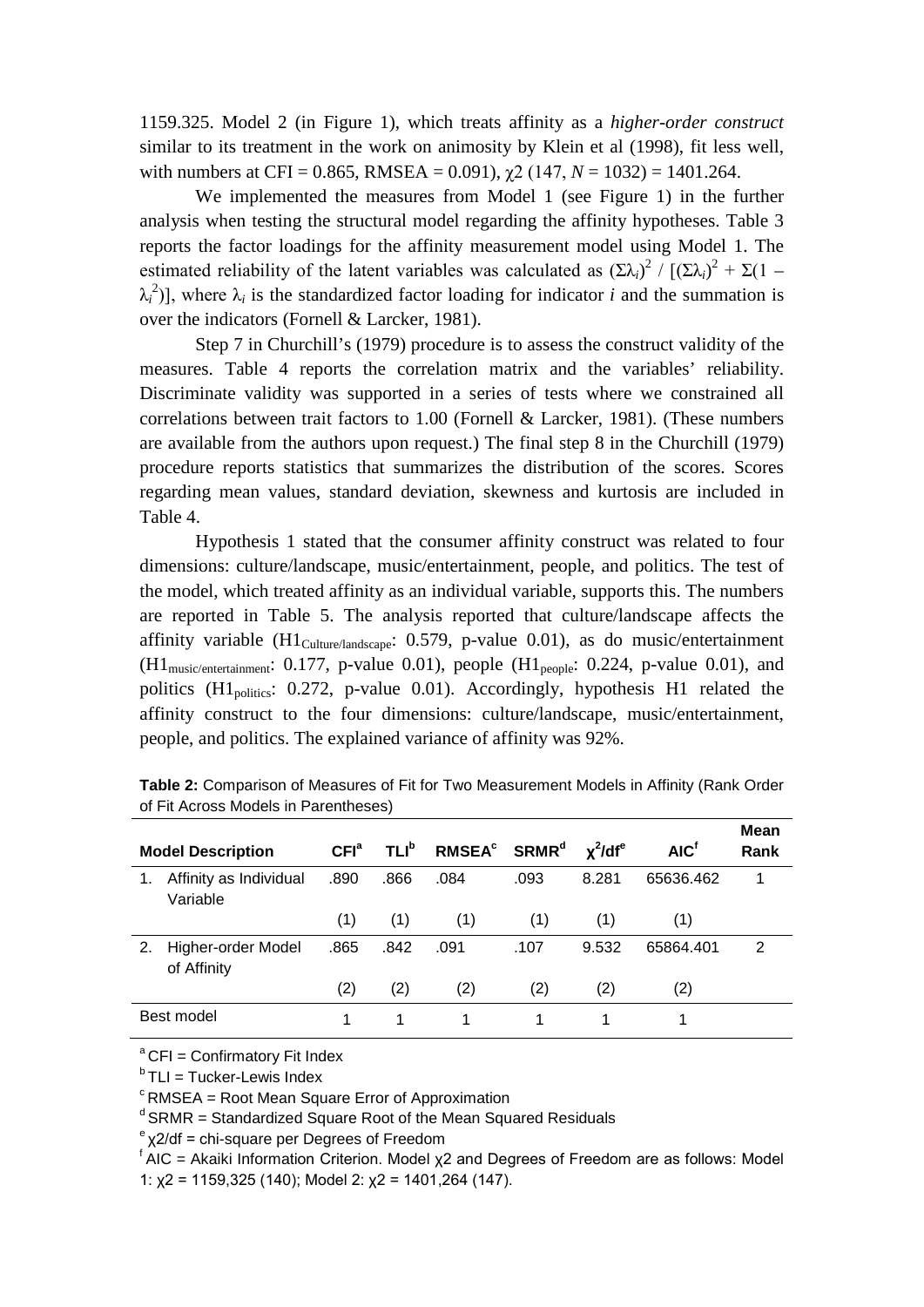|                            | <b>Unstandardized</b>  | <b>Standard</b> | <b>Standardized</b>    |  |
|----------------------------|------------------------|-----------------|------------------------|--|
| <b>Items</b>               | <b>Factor Loadings</b> | Error           | <b>Factor Loadings</b> |  |
| <b>Affinity</b>            |                        |                 |                        |  |
| q1                         | 1.000                  | .000            | $.835***$              |  |
| q <sub>2</sub>             | .992                   | .039            | $.743**$               |  |
| Culture/landscape          |                        |                 |                        |  |
| q3                         | 1.000                  | .000            | $.611**$               |  |
| q4                         | 1.323                  | .078            | $.649**$               |  |
| q <sub>5</sub>             | .951                   | .056            | .676**                 |  |
| q6                         | 1.250                  | .072            | .725**                 |  |
| q7                         | 1.224                  | .070            | $.721**$               |  |
| <b>Music/entertainment</b> |                        |                 |                        |  |
| q8                         | 1.000                  | .000            | $.880**$               |  |
| q9                         | .997                   | .031            | .834**                 |  |
| q10                        | .536                   | .033            | .496**                 |  |
| People                     |                        |                 |                        |  |
| q11                        | 1.000                  | .000            | .356**                 |  |
| q12                        | 1.949                  | .186            | .766**                 |  |
| q13                        | 1.600                  | .149            | .729**                 |  |
| q14                        | 2.002                  | .183            | $.848**$               |  |
| q15                        | 1.377                  | .112            | .578**                 |  |
| q16                        | 1.255                  | .139            | .453**                 |  |
| <b>Politics</b>            |                        |                 |                        |  |
| q17                        | 1.000                  | .000            | $.801**$               |  |
| q18                        | .872                   | .036            | $.674**$               |  |
| q19                        | .897                   | .049            | .692**                 |  |

| Table 3: Factor Loadings for the Affinity Measurement Model |  |
|-------------------------------------------------------------|--|
|-------------------------------------------------------------|--|

<sup>a</sup> CFI = .890; TLI = .866; RMSEA = .084; SRMR = .093;  $\chi^2$  = 1159,325 (140).

 $^{\rm b}$  † p-value < .10; \* p-value < .05; \*\* p-value < .01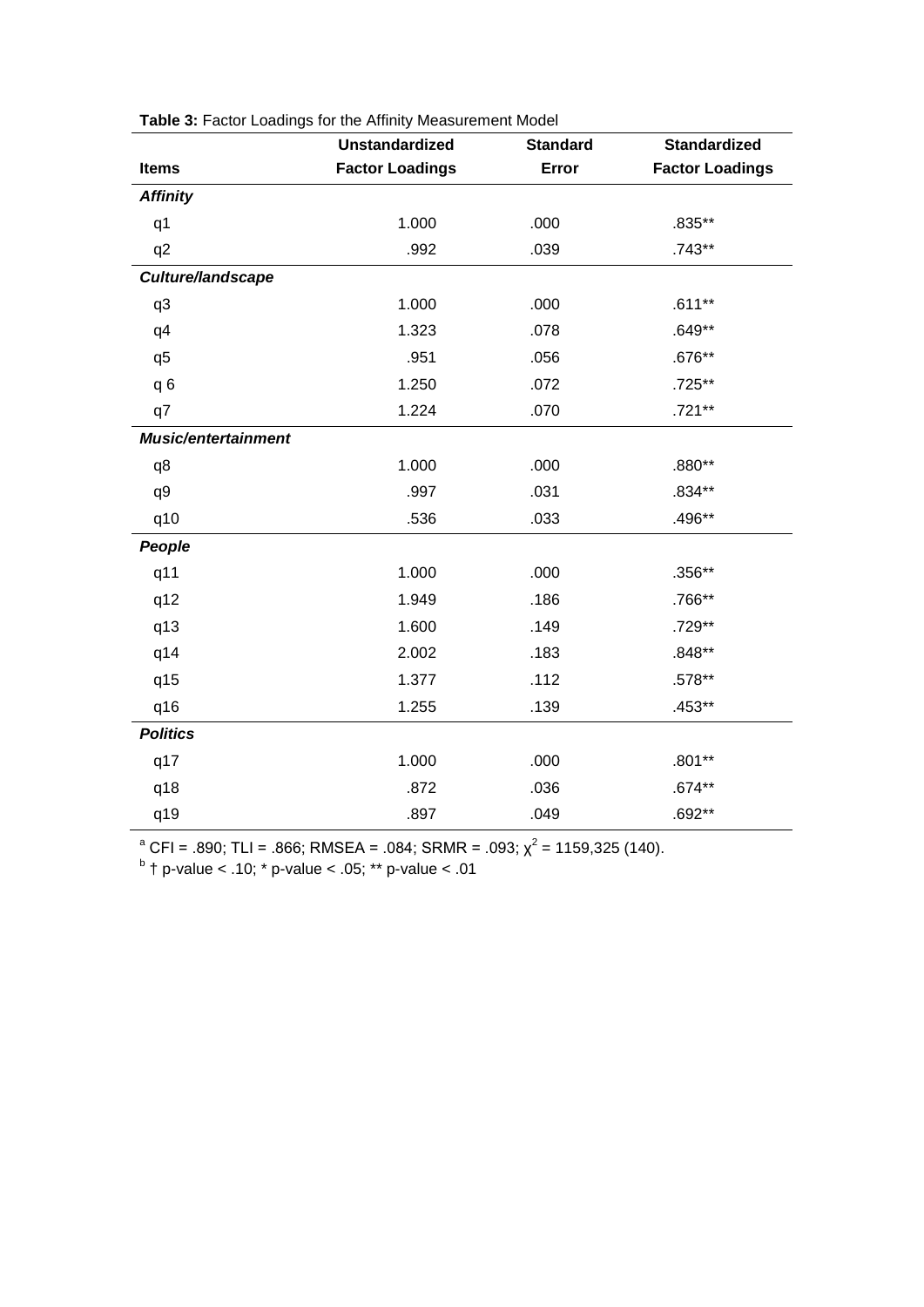|                               | 1        | $\overline{2}$ | 3         | 4        | 5        | 6        | $\overline{7}$ |
|-------------------------------|----------|----------------|-----------|----------|----------|----------|----------------|
| 1. Affinity                   | .768     |                |           |          |          |          |                |
| 2. Culture<br>/landsc.        | .784**   | .809           |           |          |          |          |                |
| 3. Music/<br>entertain.       | $.156**$ | $-0.084$       | .792      |          |          |          |                |
| 4. People                     | .763**   | $.508**$       | $.161**$  | .799     |          |          |                |
| 5. Politics                   | $.647**$ | $.473**$       | $-118**$  | $.622**$ | .767     |          |                |
| 6. Micro country<br>image     | .491**   | $.406**$       | $.165**$  | .472**   | $.307**$ | .838     |                |
| 7. Buying<br>Intentions       | $.602**$ | .438**         | $.171***$ | .492**   | $.407**$ | $.502**$ | .422           |
| <b>Descriptive Statistics</b> |          |                |           |          |          |          |                |
| Mean value                    | 3.421    | 2.953          | 3.100     | 3.710    | 4.583    | 3.361    | 3.718          |
| <b>SD</b>                     | 1.501    | 1.195          | 1.466     | 1.093    | 1.301    | 1.083    | 1.144          |
| <b>Skewness</b>               | .313     | .488           | .467      | .106     | .093     | .114     | .327           |
| Kurtosis                      | $-537$   | $-0.089$       | $-467$    | $-102$   | -.562    | $-147$   | $-158$         |

**Table 4:** Correlation Matrix and descriptive statistics

<sup>a</sup> Reliability of the latent variables in diagonal

 $b$  † p-value < .10; \* p-value < .05; \* p-value < .05; \*\* p-value < .01

|                     |                             |      | <b>Structural Model</b> |      |
|---------------------|-----------------------------|------|-------------------------|------|
| Independent         | <b>Dependent</b>            | в    | <b>SE</b>               | β    |
| Culture/landscape   | Affinity                    | .805 | .069                    | .580 |
| Music/entertainment | Affinity                    | .155 | .023                    | .186 |
| People              | Affinity                    | .534 | .138                    | .253 |
| <b>Politics</b>     | Affinity                    | .271 | .064                    | .253 |
| Affinity            | Micro country<br>image      | .484 | .034                    | .525 |
| Micro country image | <b>Buying</b><br>intentions | .108 | .032                    | .254 |
| Affinity            | <b>Buying</b><br>intentions | .186 | .034                    | .473 |

#### **Table 5:** Structural Equation Analysis for Affinity

#### **Model fit:**

| Chi-square   | 1851.766  |
|--------------|-----------|
| Df           | 309       |
| <b>CFI</b>   | .873      |
| TLI          | .856      |
| <b>RMSEA</b> | .070      |
| <b>AIC</b>   | 93756.272 |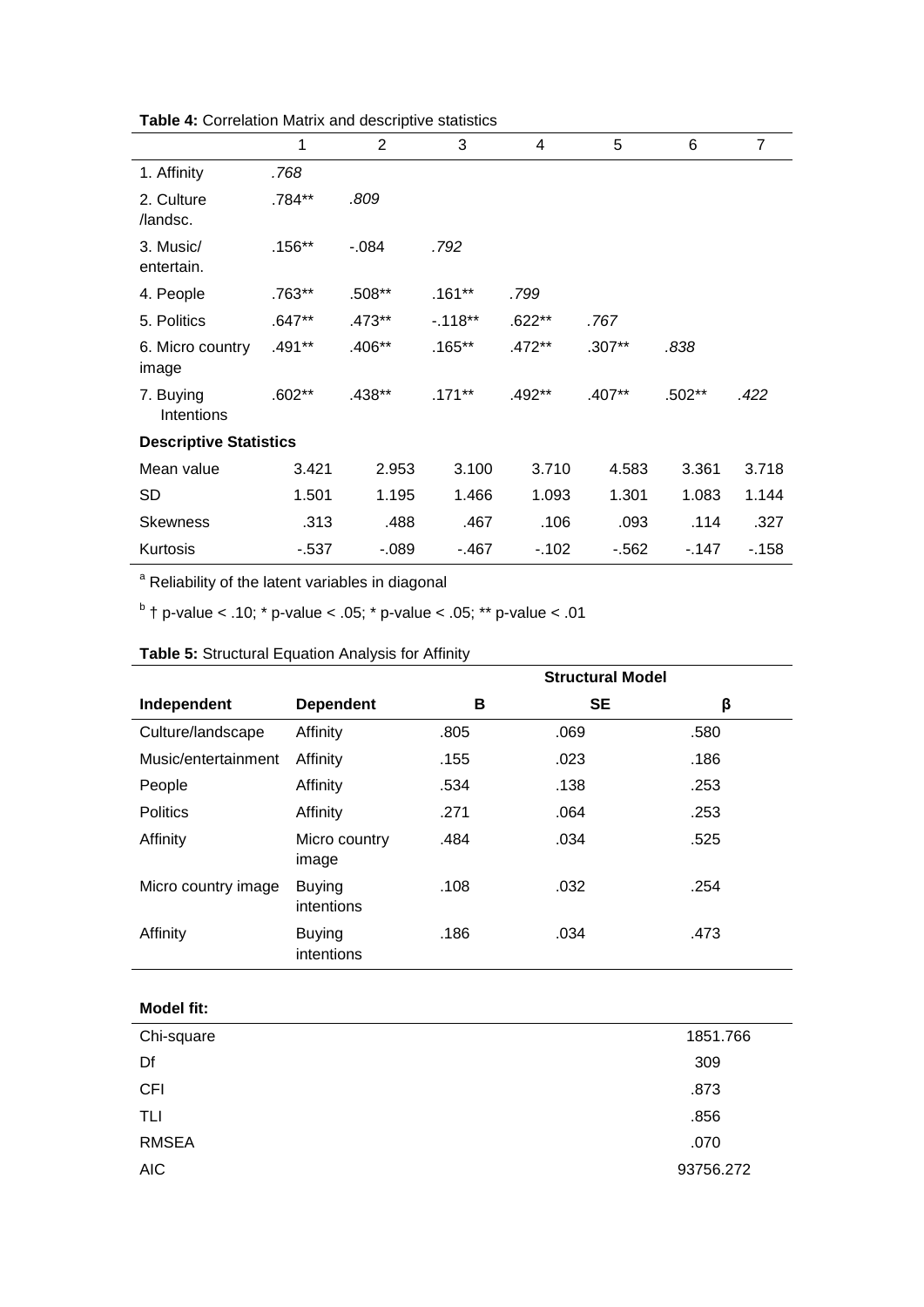$a * p-value < .05$ ; \*\* p-value < .01

 $<sup>b</sup>$  B = unstandardized beta coefficients, SE = standard error, β = standardized beta</sup> coefficients

R<sup>r</sup> for affinity were .92, buying intentions .41, and micro country image .28.

#### **5.2. Testing Hypothesized Effects of Affinity**

The results of the tests of hypotheses 2 and 3 are shown in Table 5 and illustrated in Figure 2. For hypothesis 2, we proposed that affinity has a direct and positive relationship to buying intentions. This relationship was supported in the structural model analysis (H2: 0.473, p-value  $< 0.01$ ), supporting H2 statistically. Then we proposed that micro country image has a positive relationship to buying intentions. This hypothesis was also supported in the statistical test  $(H3: 0.254, p-value < 0.01)$ , supporting H3. To summarize, the statistical tests support H2 and H3. The explained variance of buying intentions was 41%.

**Fig. 2** Mediator Test Framework



The result of the test of hypothesis 4 is presented in Table 5. Here we test whether micro country image mediates the relationship between affinity and buying intentions. To test for this mediation effect we followed the recommendation to conduct simultaneous multiple mediations because we then could determine whether an overall effect existed for all mediators (total indirect effect) in addition to the effect of each mediator (specific indirect effects). Moreover, we could determine the unique effect of each mediator while controlling for the other mediators. We conducted this procedure by using the Bootstrapping test with 500 replications in Mplus. Bootstrapping is a way to overcome the limitations of statistical methods that make assumptions about the shape of sampling distributions, such as normality. It is becoming the preferred method for analyzing mediators.

The analysis showed that there was a significant direct effect of affinity on buying intentions (referring to path c in Figure 2). This link was a prerequisite for a mediation effect to be present. To estimate the indirect effect of a causal variable X on an outcome variable Y through a mediator M, we calculated the product of the unstandardized path linking X to M and the unstandardized path linking M to Y. This product is equal to the difference between the effect of X on Y in the absence of the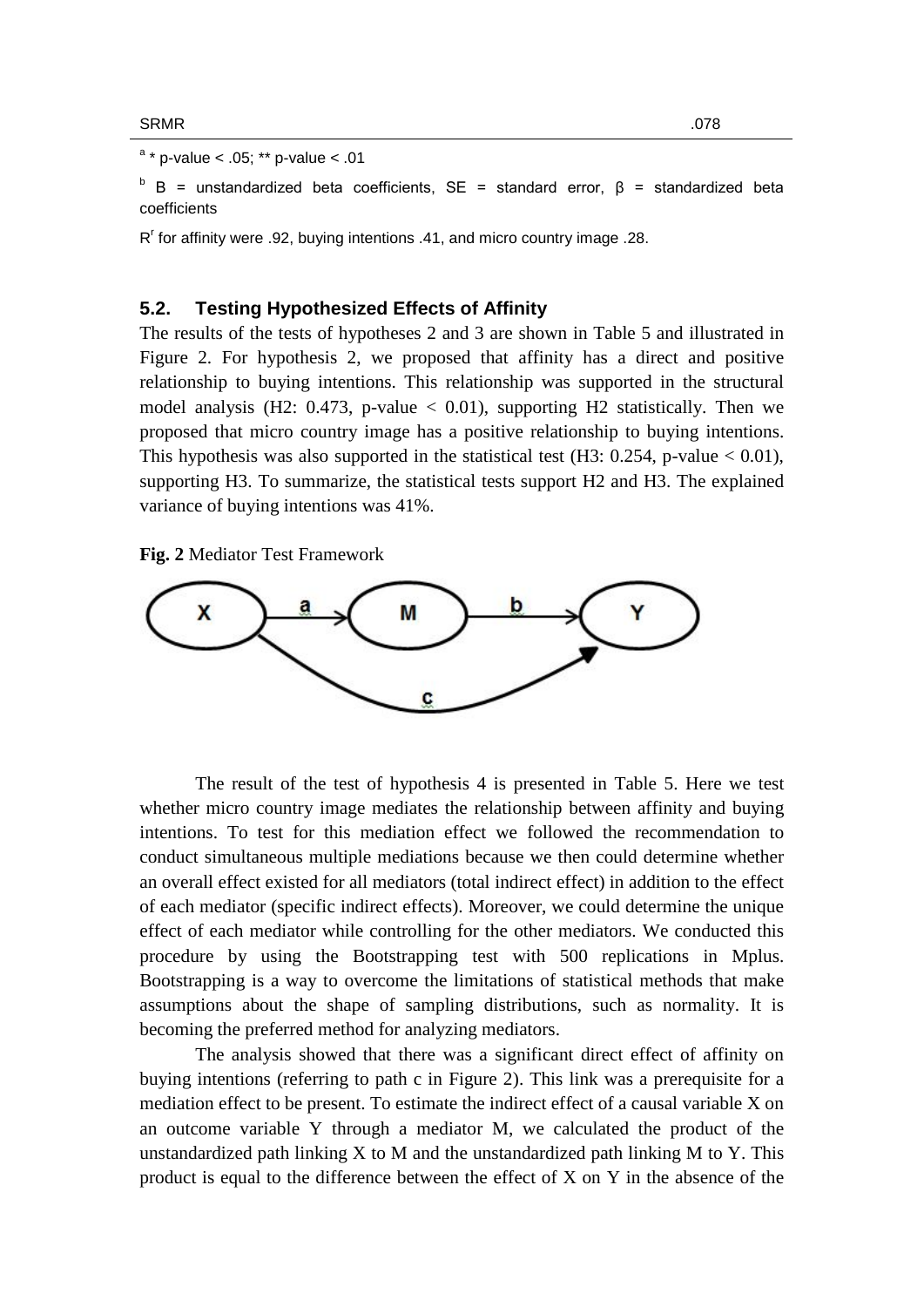mediator (the "total effect") and the direct effect of  $X$  on  $Y$ , controlling for the mediator. Thus, in this case, the indirect effect of affinity on buying intentions through micro country image was 0.052, calculated by multiplying 0.484 (representing the path from affinity on micro country image) by 0.108 (representing the path from micro country image on buying intentions)  $= 0.052$  (see Table 6). The indirect effect was tested by bootstrapping a 95% confidence interval to avoid the unrealistic assumption that the sampling distribution of the indirect effect was normal. We implemented 500 bootstrapping resamples in Mplus. The indirect effect was statistically different from zero  $(Z = 3.250, p < .05, 95\%$  bias corrected bootstrap confidence interval  $= 0.026$  to 0.090). Thus, micro country image directly affects buying intentions but also strengthens the effect of affinity on buying intentions. This result/finding confirmed hypothesis 4.

The fit indices for the structural model were CFI = 0.874, RMSEA = 0.070,  $\chi^2$  $(306, N = 1032) = 1831.863$ , and the fit indices for the mediating effect test were CFI  $= 0.873$ , RMSEA  $= 0.070$ ,  $\gamma^2$  (309, *N*  $= 1032$ )  $= 1851,766$ .

|                   |                             | <b>Mediating Test</b> |                      |          |                     |           |          |                        |           |          |
|-------------------|-----------------------------|-----------------------|----------------------|----------|---------------------|-----------|----------|------------------------|-----------|----------|
|                   |                             |                       | <b>Direct Effect</b> |          | <b>Total Effect</b> |           |          | <b>Indirect Effect</b> |           |          |
| Independe<br>nt   | <b>Depende</b><br>nt        | B                     | <b>SE</b>            | β        | B                   | <b>SE</b> | β        | B                      | <b>SE</b> | β        |
| Affinity          | <b>Buying</b><br>intentions | $.186*$<br>*          | .03<br>9             | .47<br>3 | $.238*$<br>$\star$  | .04<br>3  | .60<br>6 | $.052*$<br>$\star$     | .01<br>6  | .133     |
| <b>Model fit:</b> |                             |                       |                      |          |                     |           |          |                        |           |          |
| Chi-square        |                             |                       |                      |          |                     |           |          |                        |           | 1851.766 |
| Df                |                             |                       |                      |          |                     |           |          |                        |           | 309      |
| <b>CFI</b>        |                             |                       |                      |          |                     |           |          |                        |           | .873     |
| TLI               |                             |                       |                      |          |                     |           |          |                        |           | .856     |
| <b>RMSEA</b>      |                             |                       |                      |          |                     |           |          |                        |           | .070     |
| <b>SRMR</b>       |                             |                       |                      |          |                     |           |          |                        |           | .078     |

| Table 6: Bootstrap Mediator Analysis of Micro country image on the link between Affinity and |  |  |  |  |  |
|----------------------------------------------------------------------------------------------|--|--|--|--|--|
| <b>Buying Intentions</b>                                                                     |  |  |  |  |  |

 $a * p-value < .05$ ; \*\* p-value < .01

 $<sup>b</sup>$  B = unstandardized beta coefficients, SE = standard error, β = standardized beta</sup> coefficients

#### **5.3. Measurement Model of Animosity**

Our next step was to test hypothesis 5, whether affinity and animosity are different constructs rather than bipolar opposites of the same construct. We did this in two tests. First, we tested a model where the constructs affinity and animosity were allowed to correlate and compared this model against a model where intertrait correlation was set to 1.00 (Fornell & Larcker, 1981). The Chi-square difference test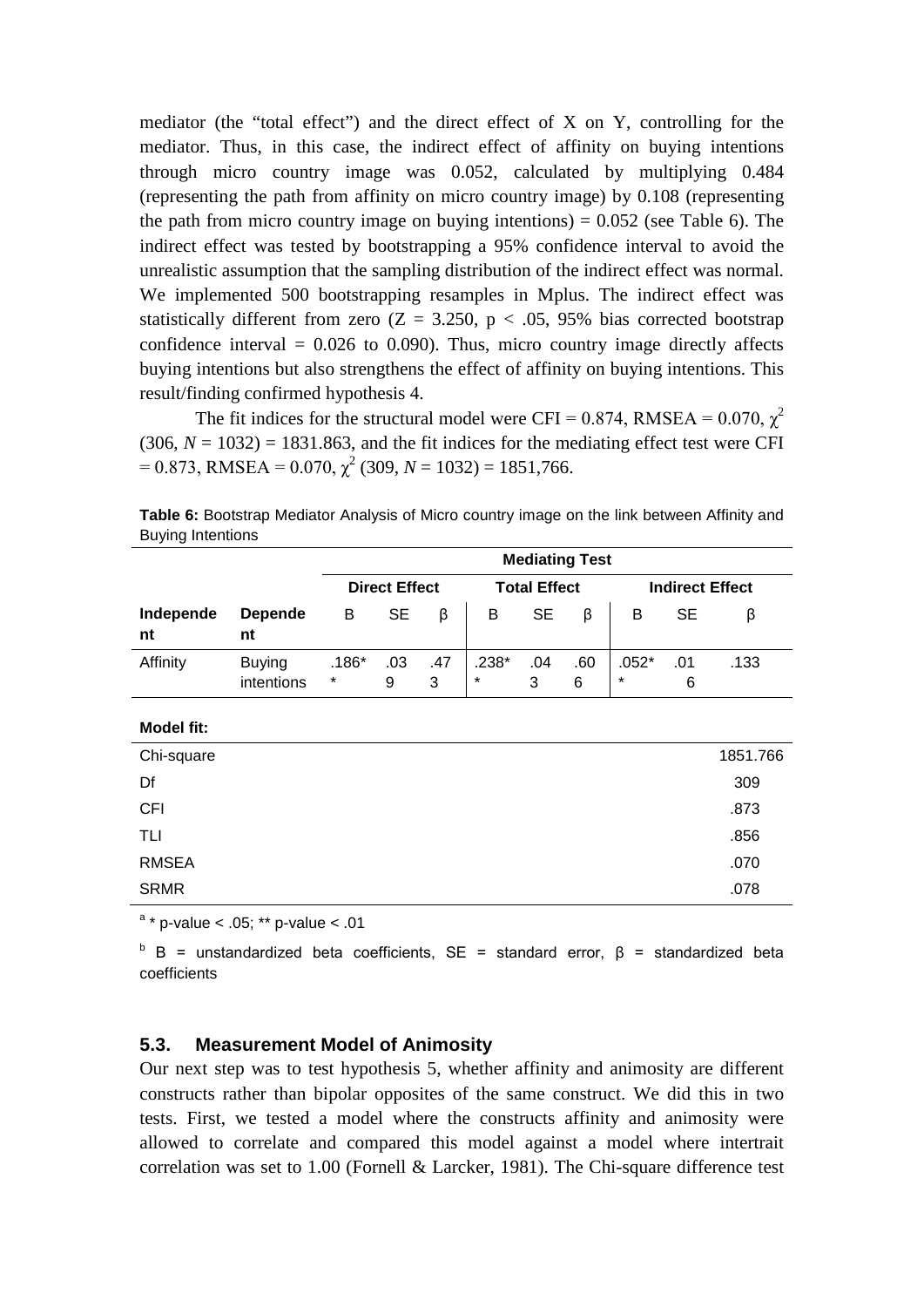for this analysis is  $\Delta \chi^2$  ( $\Delta 1$ ,  $N = 1032$ ) = 114.688, p-value < 0.05, supporting the notion that affinity and animosity are distinct constructs.

Second, following Bagozzi, Yi, & Phillips (1991), we used the procedure of a one-factor versus a two-factor confirmatory model. The result from the difference test was  $\Delta \chi^2$  ( $\Delta$ 3, *N* = 1032) = 224.005, p-value < 0.05. In addition, this test supported the notion that affinity and animosity are distinct constructs. Taken together, the results of these two tests support hypothesis 5 statistically.

#### **5.4. Further Insights**

In order to obtain further insight into the different impact of affinity and animosity on micro country image we treated the affinity dimensions as independent variables in a regression analysis with micro country image as dependent variable. We report the results in table 7.

| Table 7: Regression impact of affinity and of animosity dimensions on micro country image |                     |        |      |  |  |  |  |  |  |
|-------------------------------------------------------------------------------------------|---------------------|--------|------|--|--|--|--|--|--|
| Independent                                                                               | <b>Standardized</b> |        |      |  |  |  |  |  |  |
| variable                                                                                  | <b>Beta</b>         |        | Sig. |  |  |  |  |  |  |
| People                                                                                    | .224                | 6.434  | .000 |  |  |  |  |  |  |
| Culture/landscape                                                                         | .244                | 7.645  | .000 |  |  |  |  |  |  |
| Music/entertainment                                                                       | .096                | 3.085  | .002 |  |  |  |  |  |  |
| <b>Politics</b>                                                                           | .078                | 2.114  | .035 |  |  |  |  |  |  |
| Military/war                                                                              | $-.003$             | $-067$ | .947 |  |  |  |  |  |  |
| Economy                                                                                   | $-.001$             | $-022$ | .983 |  |  |  |  |  |  |
|                                                                                           |                     |        |      |  |  |  |  |  |  |

**Dependent Variable:** micro country image R<sup>2</sup> for micro country image .22 F 50.160 Sig .001. All tolerance values are above .44 and all VIF values are below 2.2.

The animosity variables that are most often applied in animosity research (war and economy) have as expected no impact on micro country image. All of the affinity dimensions have significant impact on micro country image. This is in accordance with our argument that micro country image is a mediating variable between affinity and buying intentions.

The explained variance of buying intentions was 30% in Oberecker & Diamantopoulos (2011) and 41% in our study. Both explained variances are highly satisfactory, but the studies are single cue studies, which in general have higher explained variances than multi cue studies. We compare the scores between owners (present or previous) of cars from the affinity targets with the scores of non-owners in table 8 to explore whether consumer affinity has an impact on real buying behavior.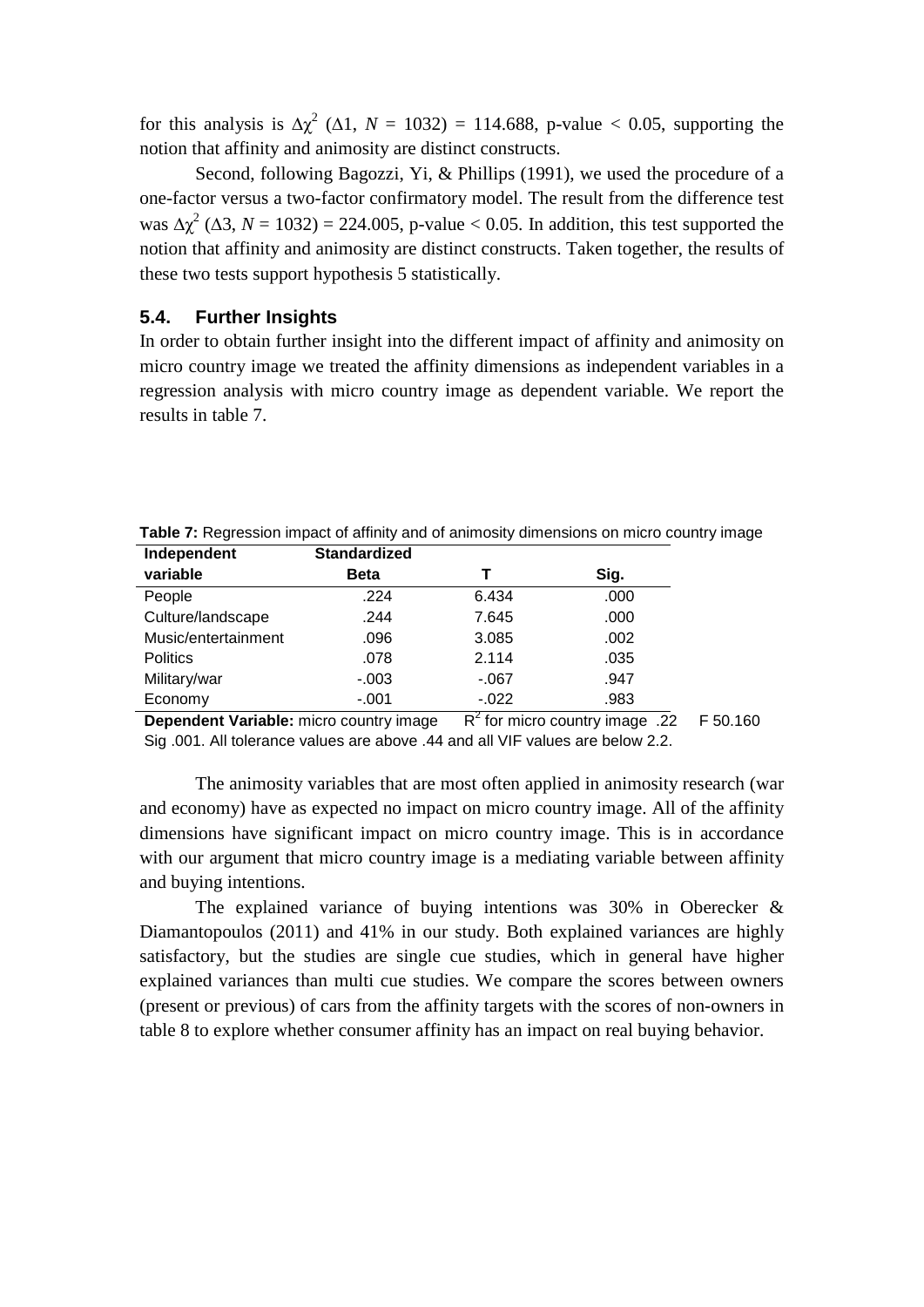|                 |           | <b>French Cars</b> |        | <b>US Cars</b> |           |      |        |         |
|-----------------|-----------|--------------------|--------|----------------|-----------|------|--------|---------|
|                 | Sig.      |                    |        |                |           | Sig. |        |         |
|                 | Car       |                    |        | $(2 -$         | Car       |      |        | (2-     |
|                 | Ownership | n                  | Mean   | tailed)        | Ownership | n    | Mean   | tailed) |
| Affinity        | No        | 422                | 2.9988 | .075           | No        | 501  | 3.9750 | .005    |
|                 | Yes       | 159                | 2.7862 |                | Yes       | 80   | 3.4500 |         |
| Culture/lands.  | No.       | 424                | 2.4014 | .019           | No        | 504  | 3.6123 | .046    |
|                 | Yes       | 158                | 2.1886 |                | Yes       | 77   | 3.3506 |         |
| Music/entert.   | No.       | 422                | 3.9834 | .007           | No.       | 500  | 2.2973 | .789    |
|                 | Yes       | 158                | 3.6477 |                | Yes       | 79   | 2.3333 |         |
| People          | No.       | 423                | 3.6505 | .368           | No.       | 502  | 3.8539 | .002    |
|                 | Yes       | 157                | 3.5648 |                | Yes       | 78   | 3.4124 |         |
| <b>Politics</b> | No.       | 424                | 4.0464 | .846           | No.       | 500  | 5.1953 | .002    |
|                 | Yes       | 159                | 4.0629 |                | Yes       | 76   | 4.6491 |         |
| Micro image     | No.       | 420                | 3.2271 | .571           | No        | 501  | 3.5353 | .173    |
|                 | Yes       | 156                | 3.1718 |                | Yes       | 79   | 3.3519 |         |

**Table 8:** Differences between owners and non-owners of French and US cars

Owners of American cars have higher affinity for USA than non-owners, and they evaluate American people and American politics higher, but not so for American culture/landscape or music/entertainment. Owners of French cars on the other hand, have only marginally (p=.075) higher affinity for France than non-owners. Still, owners of French cars have higher evaluations of French culture and of French music/entertainment, but not of French people or French politics. This supports that consumer affinity may affect actual buying behavior. Furthermore, the relationship between consumer affinity and buying behavior may vary between brands.

#### **6. Discussion and Conclusion**

#### **6.1. Theoretical Implications**

In this study, we contribute to affinity theory in several ways. Oberecker  $\&$ Diamantopoulos (2011) modeled general affinity, and they suggested it is a higher order construct with two first-order dimensions (sympathy and attachment). We extend the understanding of general affinity by developing the four dimensions and their scales. Building on cognitive appraisal theories of emotion (Ellsworth & Scherer, 2003; Silvia, 2005) we suggest that consumer affinity comes from appraisal of events, concerning the culture and landscape, the people, the music and entertainment and/or the politics of the affinity target country. The dimensions explained almost all (92%) of the variance in general affinity.

Oberecker & Diamantopoulos (2011) found general affinity has an impact on buying intentions. They had the respondents choose their favorite affinity targets, thus all cases were high affinity cases. We extend the impact of general affinity on buying intentions to two cases of specific target countries (France and USA). Specific target countries may better represent most business situations. Both Oberecker &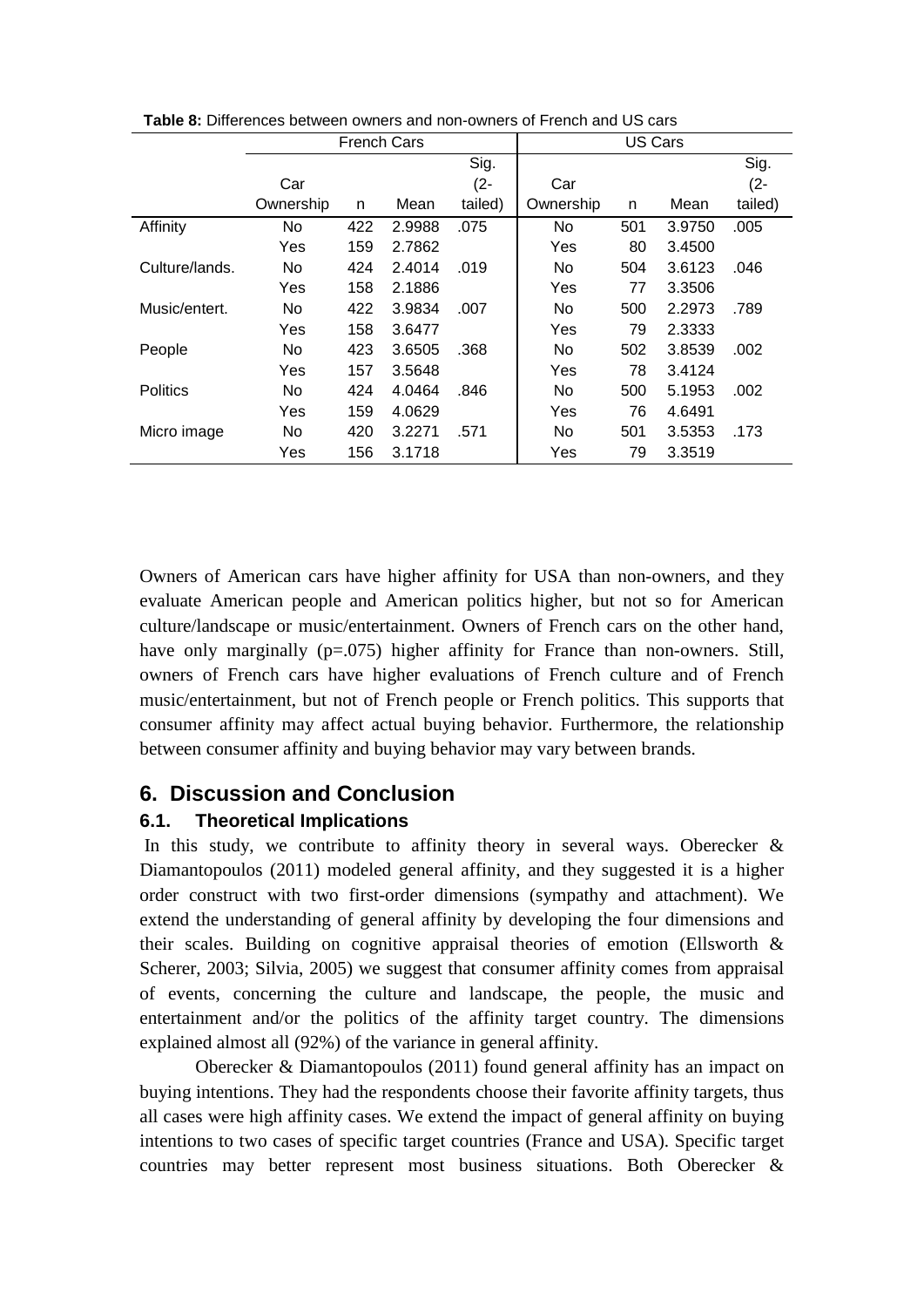Diamantopoulos (2011) and our study should be considered single cue studies with regard to the impact on buying intentions. Single cue studies normally give higher explained variance than multi-cue studies (Verlegh & Steenkamp, 1999). However, our finding that consumer affinity is related to actual product ownership (table 8) demonstrates the importance of the affinity construct.

The statistical tests supported that affinity and animosity are distinct constructs rather than bipolar opposites of the same construct (hypothesis 5). Affinity and animosity have two dimensions in common, and both have two unique dimensions. The two unique dimensions of affinity and the two unique dimensions of animosity, the inferences from psychology research discussed previously, and the empirical findings in our study provide a strong case for why affinity and animosity are distinct constructs rather than opposites of the same construct. This is a necessary condition for future development of affinity theory and of animosity theory as unique lines of research. Appraisal theories of emotion hold that it is the way a person interprets a situation—rather than the situation itself—that gives rise to one emotion rather than another emotion or no emotion at all (Roseman and Smith 2001; Siemer, Gross and Mauss, 2007). Our findings indicate that appraisals of events related to the people dimension and the politics dimension stimulate positive emotions (affinity), negative emotions (animosity) or no emotions. Appraisals of events related to culture/landscape and music/entertainment stimulate positive feelings or no emotions, but seldom negative emotions. Finally, appraisals of events related to economics or military/war stimulate negative emotions (animosity) or no emotions, but seldom positive emotions.

Contrary to Oberecker & Diamantopoulos (2011), we hypothesized and confirmed an indirect effect of affinity on buying intentions through micro country image (H4). We explain this by the role of the affinity dimensions. For example, consumers' affinity for the culture and landscape of a foreign country may influence perceptions of the quality of many products, like the cultural heritage of food products, clothing, and furniture. People affinity may be related to the perceived quality of service products and music and entertainment and is a dimension of affinity as well as product categories. Our data also provide additional insight into why most animosity research found no relationship between animosity and micro country image. Most animosity studies following Klein et. al. (1998) build on one or both of their animosity dimensions (war animosity and economic animosity). We found that war animosity and economic animosity have no impact on micro country image, which is in line with the findings in most previous animosity research (see table 7). However, all of the affinity dimensions influenced micro country image.

Overall affinity feelings may be a consequence of mixed feelings. Not all affinity backgrounds need be positive, and the role of the affinity backgrounds and the behavioral outcome may vary between cases. In table 8, we show how general affinity toward France is quite similar between (present or previous) owners and non-owners of French cars, while affinity for French culture/landscape and French music/entertainment is quite different between the groups. Therefore, the dimensions of affinity add to the richness of the construct, and increase the general insights that are possible.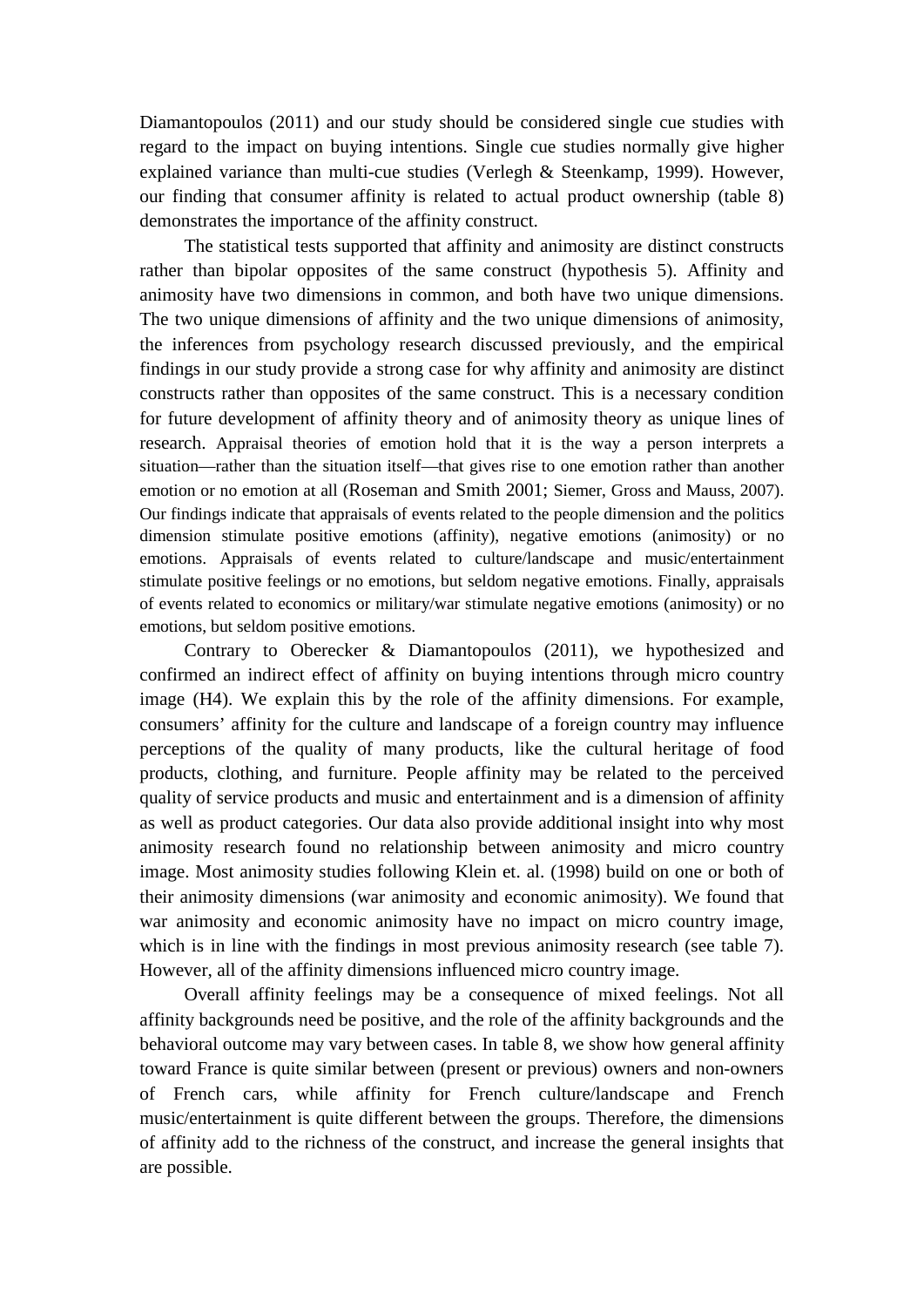#### **6.2. Implications for Management**

Our findings indicate that affinity for a country has a positive impact on demand for products from the country. Managers need to assess the emotions that are directed towards their countries in order to capitalize on such information (Maher, Clark & Maher, 2010). We give one example in table 8 concerning car ownership. Cars, being conspicuous, are likely to be evaluated using symbolic criteria (Kressmann et al., 2006). Consumers purchase goods that act as a vehicle to express their identity, and symbolic attributes of a brand are important for explaining consumer behavior (Aaker, 1997; Austin et al., 2003). The argument is that symbolic attributes of attitude objects are associated with personality traits that have symbolic and self-impressive implications for the consumer. Image congruity theory holds that these associations should be congruent with the consumer's personality in order to influence consumer behavior. Ownership of an American car for a European consumer may signal a personality that is congruent with overall affinity toward the USA and appreciation of American people and American culture/landscape. Ownership of a French car may signal a personality congruent with appreciation of French culture and of French music/entertainment (table 8), but not necessarily an overall affinity toward France. The communication strategy may refer to the specific affinity backgrounds that may be congruent with the consumer's personality, e.g., the French culture for French automobiles, and the American country and people for American automobiles.

Jaffe & Nebenzahl, (2006) argued that affinity might be a segmentation variable for international marketers. Marketing the brand to a segment that feels affinity toward the country of origin would suggest including country of origin in the brand strategy, and that the marketer emphasize the dimensions of country image that are related to brand preference. The positive effect of consumer affinity on demand constitutes an economic argument for the practice by many governments of supporting promotion of their culture, music, and arts in foreign countries. The impact of affinity on demand also merits investments in nation branding (Kotler & Gertner, 2002). Nations compete and strive to attain a competitive advantage in attracting tourists, factories, talented people, and markets for their exports. Developing consumer affinity through promotion and stimulation of the affinity backgrounds (people, culture/landscape, music/entertainment, and politics) may contribute to nation brand equity.

#### **6.3. Limitations and Future Research**

The conclusions in the study are limited by the convenience samples. The consumer affinity construct and its impact on consumer behavior need to be tested in other samples and other countries. Our research addressed buying intentions of products in general. However, different respondents may have had different products in mind when answering the questions, and this factor may have confounded their responses. Since most of the effect is affective in nature, conspicuous products with high social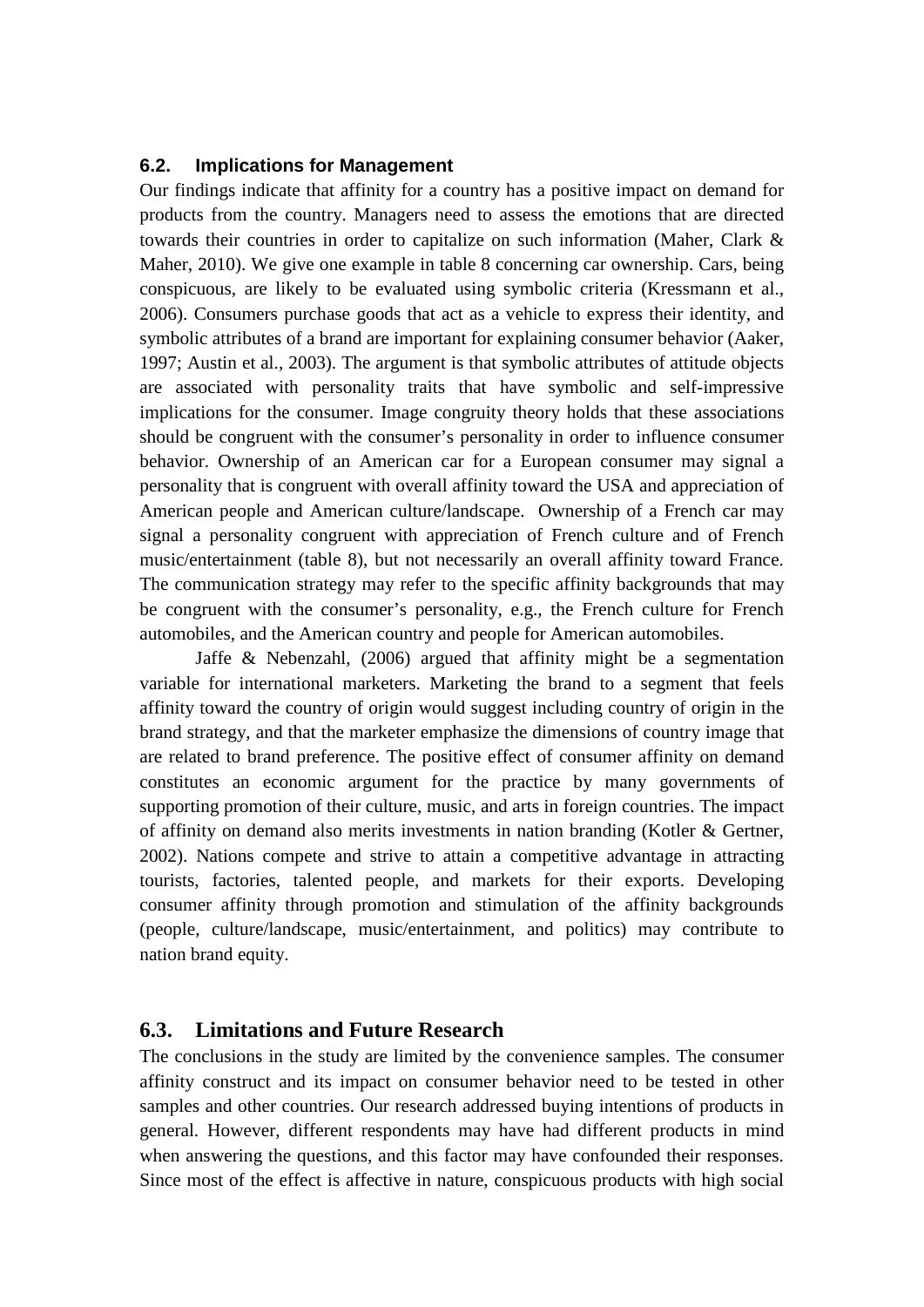and psychosocial impact for the consumer may be most susceptible to affinity influence. Many other categories of products and brands than automobiles would make good candidates for study to replicate the measurements. Future research should examine if there is a potential relationship between product type and the magnitude of the affinity construct.

Consumer affinity may have an important role in corporate identity as well as and the implications that follow. van Riel & Balmer's (1997) affinity audit proposed that corporate identity is grounded in a basic social psychological process based on affinity. The premise is that the basic social psychological process constituting corporate identity is complex and employees had an affinity towards a range of values and beliefs. These may then take many different forms of which several may be linked to a foreign country, e.g. the values and beliefs of the organization's founder, those of the holding organization, or those of an external culture (van Riel & Balmer, 1997).

Affinity can provide the energy and motive for trust and other cooperative behaviors (Schmid, 2000). Affinity as a potential motivator of trust may have implications in international inter- and intra organizational relations.. For example, task conflict is usually associated with effective decisions, and relationship conflict is associated with poor decisions in international management teams. Trust is a key to gaining the benefits of task conflict without suffering the costs of relationship conflict (Simons & Peterson, 2000). ), and if partners like each other, trusting is more likely (Johnson, Cullen, Sakano & Takenouchi, 1996). Trust and communication are key variables in organizational buying and in international interorganizational relations (Nes, Solberg & Silkoset, 2007). Affinity related to the people, culture and nature, politics, and music and entertainment may stimulate better communication because it is conductive of a positive atmosphere and understanding. Communication, of course, is crucial in international business. We conclude future research may find affinity toward foreign countries have a role in a wide range of international management problems.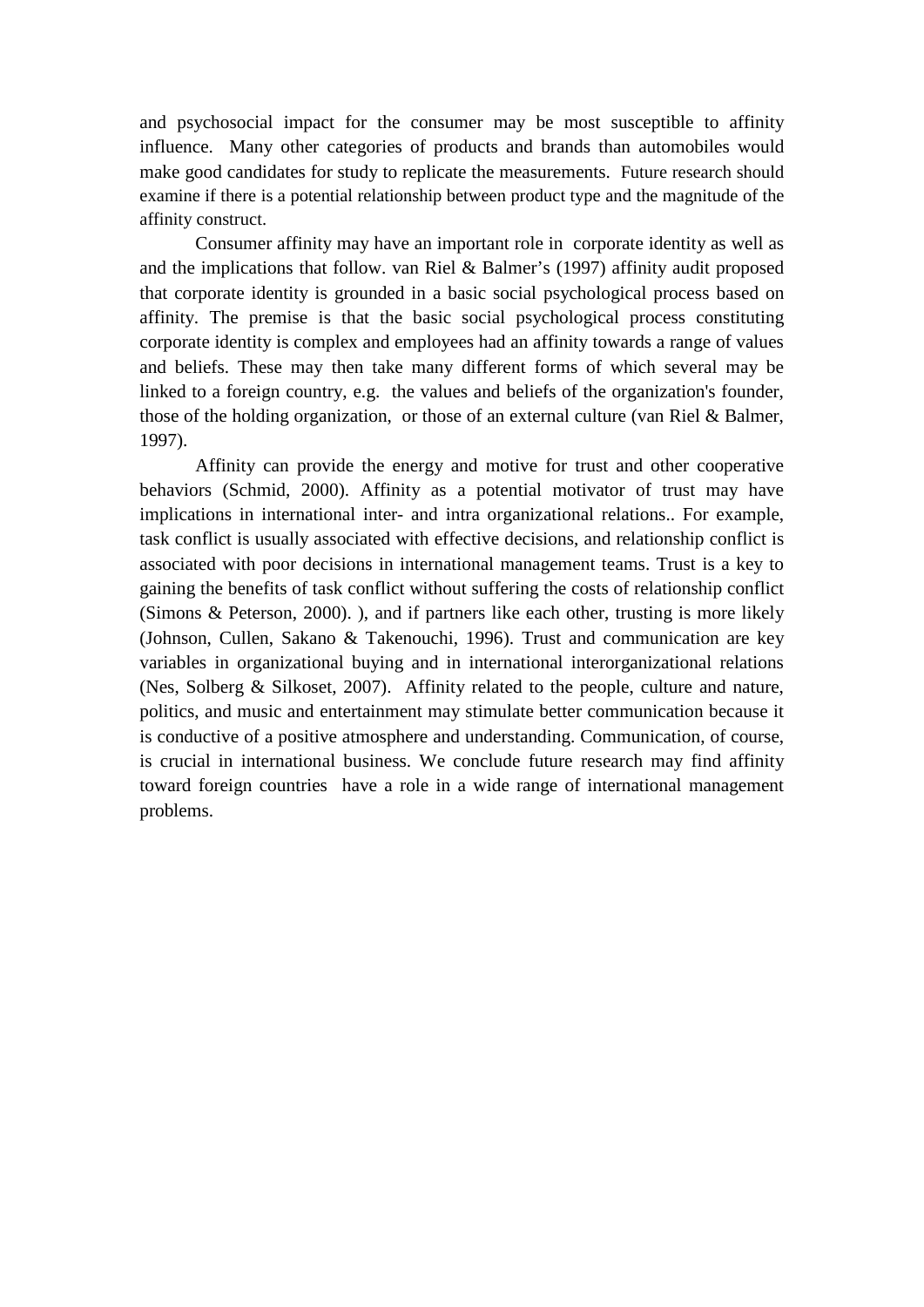# **Appendix: Scale Items**

# **Affinity**

- q1 I like France/the United States.
- q2 I feel fondness for France/the United States.

## **Culture/landscape**

- q3 I appreciate this country's history.
- q4 I appreciate French/U.S. food and cuisine.
- q5 I like the nature and landscape in France/the United States.
- q6 I like this country's arts.
- q7 I like this country's architecture.

### **Music/entertainment**

- q8 I like French/U.S. music.
- q9 I like the movies and entertainment from France/the United States.
- q10 I like the language in France/the United States.

## **People**

- q11 I feel the people in France/the United States are open and friendly to foreigners.
- q12 I like the way of living in this country.
- q13 I trust the people in this country.
- q14 I like the mentality of the people in this country.
- q15 My experiences with the people from this country are positive.
- q16 I cannot identify with the people from France/the United States.

## **Politics**

- q17 I like French/U.S. government policies.
- q18 I like this country's political system.
- q19 The role of the country in world politics is admirable.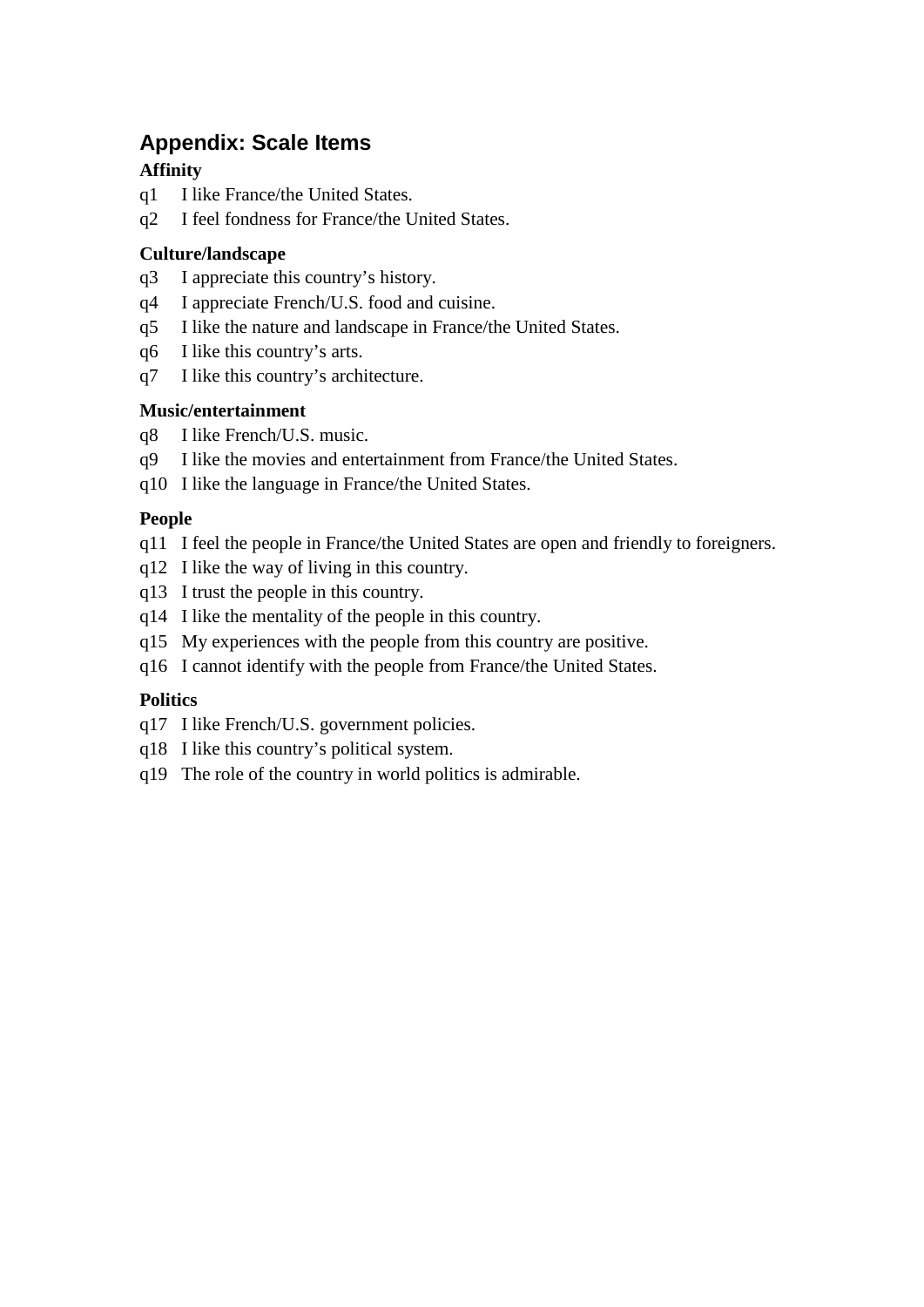#### **REFERENCES**

- Aaker, J. L. (1997). Dimensions of brand personality. *Journal of Marketing Research*, *34*(3), 347–56.
- Amine, L. S. (2008). Country-of -origin, animosity and consumer response: marketing implications of anti-Americanism and Francophobia. *International Business Review*, *17*(4), 402–22.
- Austin, J. R., Siguaw, J. A., & Mattila, A. S. (2003). A re-examination of the generalizability of the Aaker brand personality measurement framework. *Journal of Strategic Marketing*, *11*(2), 77–92.
- Bagozzi, R. P., Yi, Y., & Phillips, L. W. (1991). Assessing construct validity in organizational research. *Administrative Science Quarterly*, 36, 421–58.

Bilkey, W. J., & Nes, E. B. (1982). Country of origin effects on product evaluations. *Journal of International Business Studies*, *1*(Spring/Summer), 89–99.

- Churchill, G. A. Jr. (1979). A paradigm for better measures of marketing constructs. *Journal of Marketing Research*, *16*(February), 64–73.
- Diener, E. & Iran-Nejad, A. (1986). The relationship in experience between various types of affect. *Journal of Personality and Social Psychology.* 50(5), 1031- 1038.
- Douglas, S. P., & Craig, C. S. (2006). On improving the conceptual foundations of international marketing research. *Journal of International Marketing*, *14*(1),  $1-22$ .
- Edwards, R., Gut, A.-M., & Mavondo, F. (2007). Buyer animosity in business to business markets: Evidence from French nuclear tests. *Industrial Marketing Management, 36*(4), 483-492.
- Ellsworth, P.C. & Scherer, K.L. (2003). Appraisal processes in motion. In R.J.Davidson, K.R. Scherer & H.H. Goldsmith (Eds.), *Handbook of affective sciences.* New York: Oxford University Press, 572-595.
- Fisman, R., Hamao, Y & Wang, Y. (2012). The impact of cultural aversion on economic exchange: The evidence from chocks to Sino-Japanese relations. Available at SSRN 2022214.2012- papers.ssrn.com
- Fong, C.-M., Lee, C.-L., & Du, Y. (2012). Target reputation transferability, consumer animosity, and cross-border acquisition success: A comparison between China and Taiwan. *International Business Review.* Available online at <http://dx.dol.org/10.1016/j.ibusrev.2012.03.004>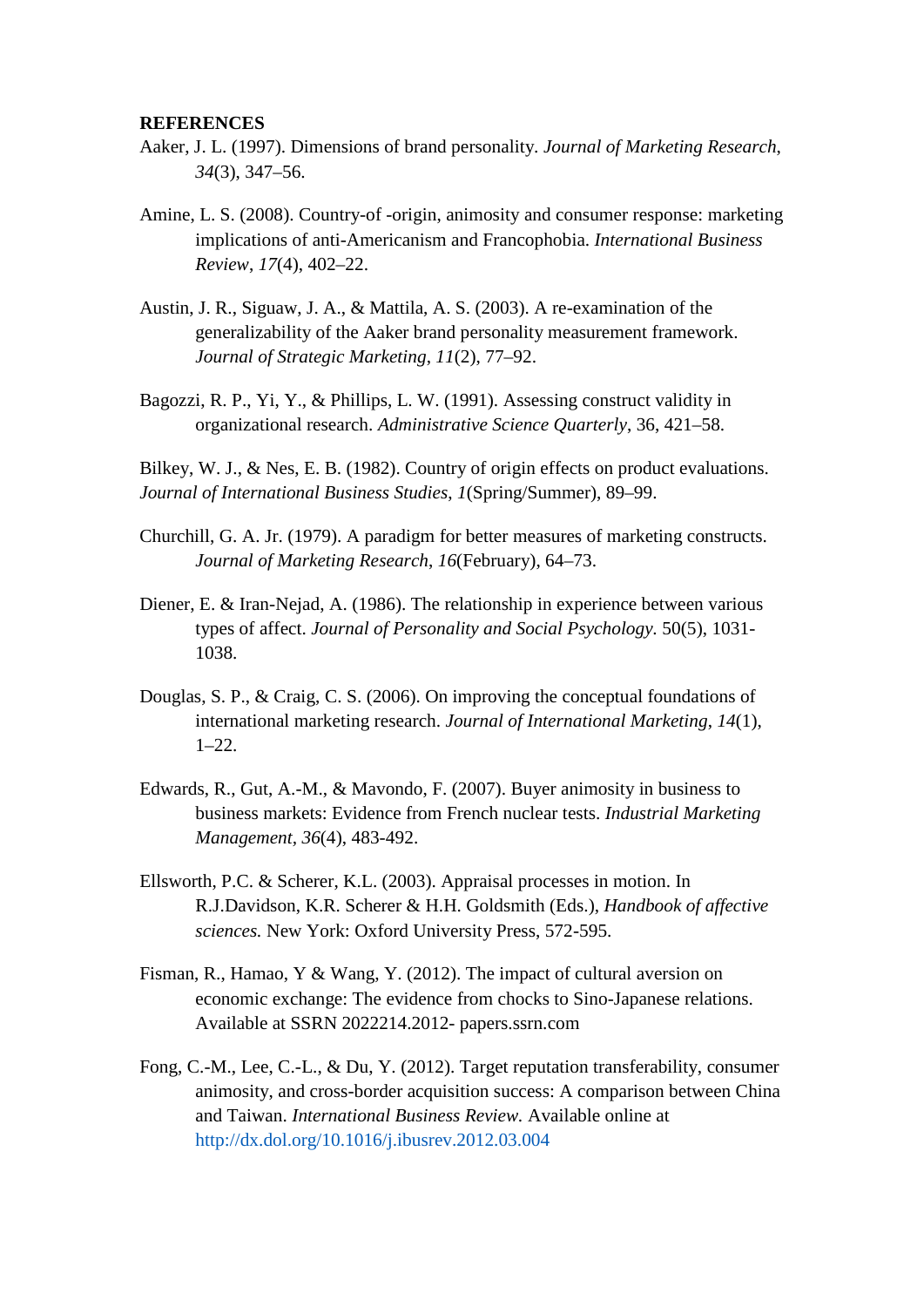- Fornell, C., & Larcker, D. F. (1981). Evaluating structural equation models with unobservable variables and measurement error. *Journal of Marketing Research*, *18*(February), 39–50.
- Funk, C.A., Arthurs, J.D., Trevino, L.J., & Joireman, J. (2010). The effect of international production shifts on willingness to purchase hybrid products. *Journal of International Business Studies, 41*(4), 639-651.
- Hallén, L., & Johanson, J. (1985). Industrial marketing strategies and different national environments. *Journal of Business Research*, *13*(6), 495–509.
- Hofstede, G. (1980). *Cultures consequences; International differences in workrelated values*. Beverly Hills, CA, and London: Sage.
- Inglehart, R., & Baker, W. E. (2000). Modernization, cultural change, and the persistence of traditional values. *American Sociological Review*, *65*(1), 19–51.
- Jaffe, E. D., & Nebenzahl, I. D. (2006). It's all in the eyes of the consumer. In *National image & competitive advantage: The theory and practice of place branding*. Copenhagen: Narayana Press, 79–109.
- Jimenez, N., & Martin, S.S. (2012). Emerging markets commerce: The role of country-of-origin and animosity in purchase intention. *International Journal of Business & Management.* 7(17), 34-42.
- Johnson, J.L., Cullen, J.B., Sakano, T. & Takenouchi, H. (1996). Setting the stage for trust and strategic integration in Japanese-U.S. cooperative alliances. *Journal of International Business Studies 27* (5), 981-1004.
- Kent, D. P., & Burnight, R. G. (1951). Group centrism in complex societies. *American Journal of Sociology*, *57*(3), 256–59.
- Klein, J. G.( 2002). Us versus them, or us versus everyone? Delineating consumer aversion to foreign goods. *Journal of International Business Studies*, 33(2): 345-63.
- Klein, J. G., Ettenson, R., & Morris, M. D. (1998). The animosity model of foreign product purchase: An empirical test in the People's Republic of China. *Journal of Marketing*, *62*(1), 89–100.
- Kotler, P., & Gertner, D. (2002). Country as brand, product, and beyond: A place marketing and brand marketing perspective. *Brand Management*, 9, 249–61.
- Kressmann, F., Sirgy, M. J., Herrmann, A., Huber, F., Huber, S., & Lee, D. J. (2006). Direct and indirect effects of self-image congruence on brand loyalty. *Journal of Business Research 59*(9) 955-964.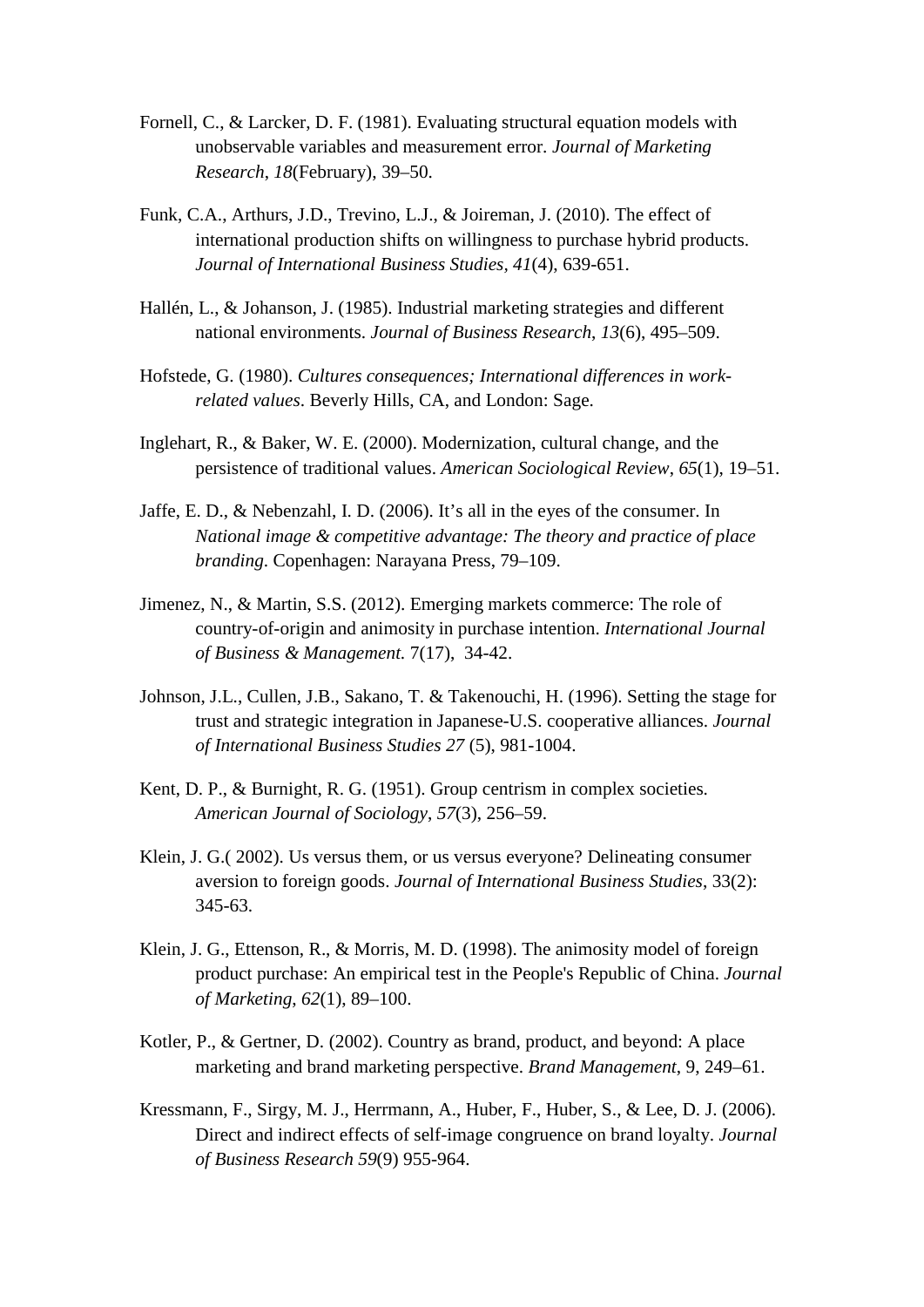- Kupka, B., Everett, A.M. & Cathro, V. (2008). Home alone and often unprepared intercultural communication rating for expatriated partner in German MDCs. *International Journal of Human Resource Management, 19* (10), 1765-1791.
- Larsen, J., McGraw, P. A., & Cacioppo, J. T. (2001). Can people feel happy and sad at the same time? *Journal of Personality and Social Psychology*, *81*(4), 684– 96.
- Larsen, R. J., & Diener, E. (1992). Promises and problems with the circumplex model of emotion. *Review of Personality and Social Psychology*, 13, 25–29.
- Maher, A. A., Clark, P., & Maher, A. (2010). International consumer admiration and the persistence of animosity. *Journal of Consumer Marketing, 27*(5), 414-24.
- Maoz, Z., Kuperman, R.D., Terris, L. & Talmud, I. (2006). Structural Equivalence and international conflict: A social network analysis. *Journal of Conflict Resolution 50* (5), 664-689.
- Muthén, L. K., & Muthén, B. O. (1998–2007). *Mplus user's guide* (Fifth Edition), Los Angeles, CA: Muthén & Muthén.
- Nagashima, A. (1970). A comparison of Japanese and US attitudes toward foreign products. *Journal of Marketing*, *34*(1), 68–74.
- Nes, E.B., Solberg, C.A. & Silkoset, R., (2007) The impact of national culture and communication on exporter – distributor relations and on export performance". *International Business Review,* 15 (4), 405-424.
- Nes, E. B., Yelkur, R., & Silkoset, R. (2012). Exploring the animosity domain and the role of affect in a cross-national context. *International Business Review,*

21(5), 751-765.

- Nunnally, J. C., & Bernstein, I. H. (1994). Psychometric theory (3rd ed.). New York: McGraw-Hill.
- Oberecker, E. M., & Diamantopoulos, A. (2011). Consumers' emotional bonds with foreign countries: Does consumer affinity impact buying intentions? *Journal of International Marketing, 19*(3), 45–72.
- Oberecker, E. M., Riefler, P., & Diamantopoulos, A. (2008). The consumer affinity construct: conceptualization, qualitative investigation, and research agenda. *Journal of International Marketing*, *16*(3), 23–56.
- Papadopoulos, N. (1993). What product and country images are and are not. In L. A. Heslop & N. Papadopoulos (Eds.), *Product country images: Impact and role.* New York: International Business Press.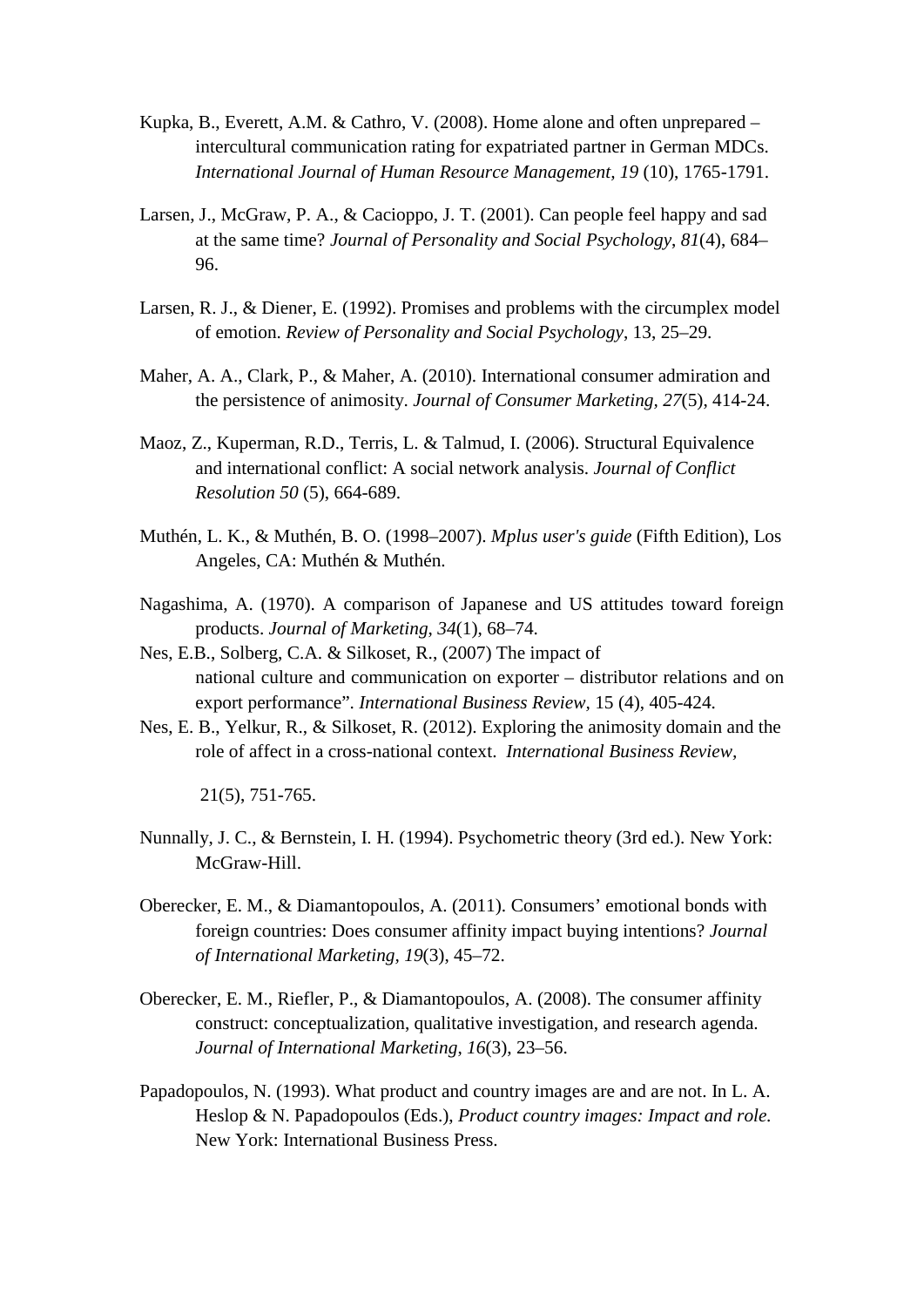- Papadopoulos, N., Heslop, L. A., & the IKON Research Group (2000). A crossnational and longitudinal study of product-country images with a focus on the US and Japan. Working Paper Series, report no. 00-106, *Marketing Science Institute*.
- Pappu, R., Quester, P., & Cooksey, R. W. (2007). Country image and consumer-based brand equity: Relationships and implications for international marketing. *Journal of International Business Studies*, 38, 726–45.
- Peng-Er, L. (2004). Japan–Taiwan relations: Between affinity and reality. *Asian Affairs*, *30*(4), 249–67.
- Perlmutter, H. V. (1954). Some characteristics of the xenophilic personality. *Journal of Psychology*, 38, 291–300.
- Phillips, L. A., & Calantone, R. (1994). International technology adoption: Behavior structure, demand certainty and culture. *Journal of Business & Industrial Marketing*, *9*(2), 16–29.
- Riefler, P., & Diamantopoulos, A. (2007). Consumer animosity: A literature review and a reconsideration of its measurement. *International Marketing Review*, *24*(1), 87–119.
- Roseman, I.J., & Smith, C. A. (2001). Overview, assumptions, varieties, controversies. In Scherer, K.R., Schorr, A. & Johnstone, T., (Eds.), *Appraisal processes in emotion: Theory, methods, research.* London: Oxford University Press, 3-19.
- Russell, J. A., & Carroll, J. M. (1999). On the bipolarity of positive and negative affect. *Psychological Bulletin*, *125*(1), 3 – 31.
- Schlenker, B. R. (1986). Self-identification: Toward an integration of the private and public self. In R. Baumeister (Ed.), *Public self and private self.* New York: Springer-Verlag, 21–62.
- Schmid, A.A. (2000). Affinity as social capital: Its role in development. *Journal of Socioeconomics, 29* (2), 159-171.
- Siemer, M., Gross, J.J. & Mauss, I. (2007). Same situation different emotions: How appraisals shape our emotions. *Emotions* 7 (3), 592-600.
- Shankar, L. D. (2001). Postcolonial diasporics writing in search of a homeland: Meena Alexander's Manhattan music, fault of arrival and the shock of arrival. *Literature Interpretation Theory*, 12, 285-312.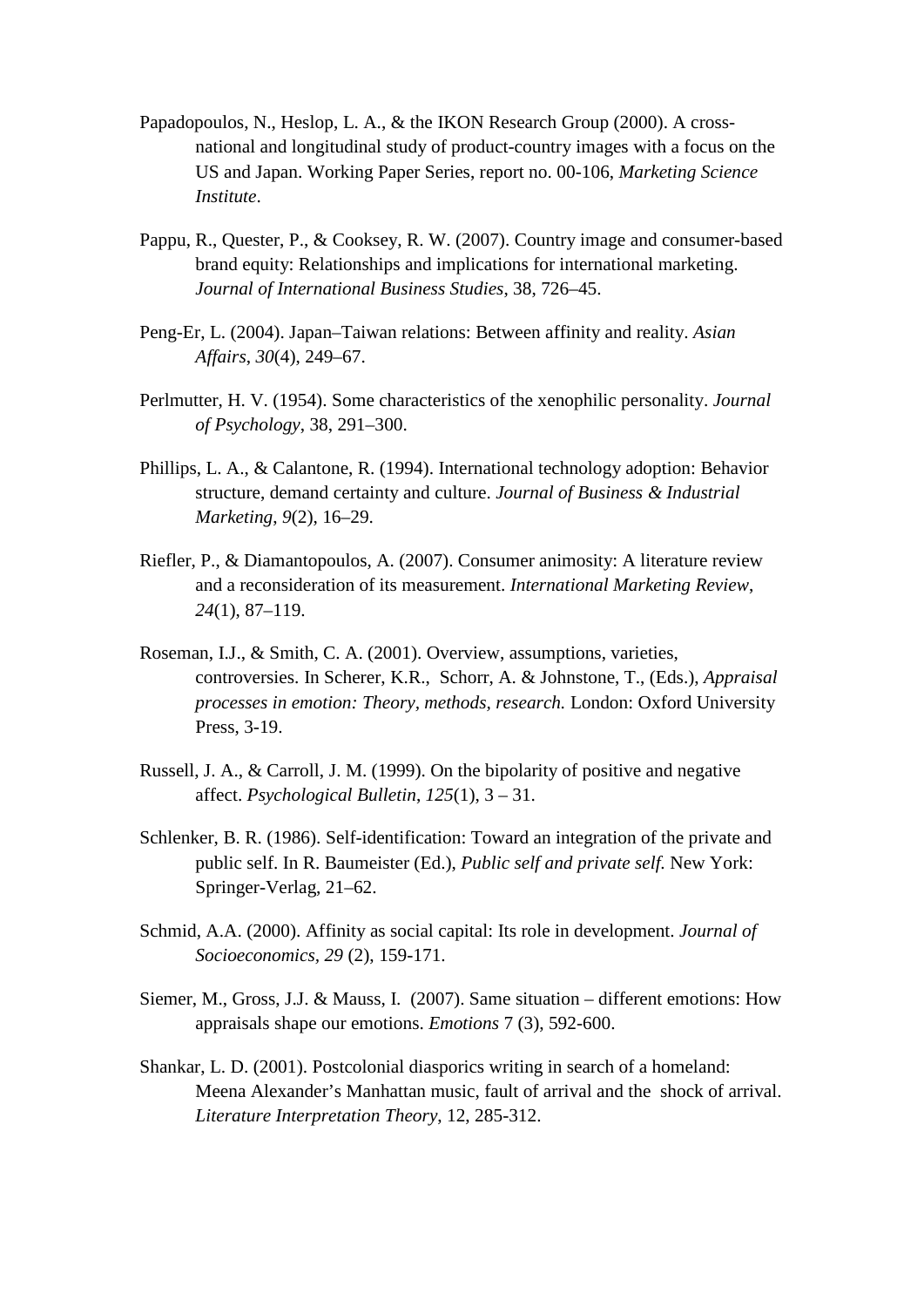- Shimp, T. A., & Sharma, S. (1987). Consumer ethnocentrism: construction and validation of the CETSCALE. *Journal of Marketing Research*, *24*(August), 280–89.
- Siemer, M., Gross, J.J. and Mauss, I. (2007). Same situation different emotions:

How appraisals shape our emotions. *Emotion,* 7 (3), 592-600.

- Silvia, P.J. (2005). Cognitive appraisals and interest in visual art: Exploring an appraisal theory of aesthetic emotions. *Empirical Studies of the Arts, 23,* 119- 133.
- Simons, T.L. & Peterson, R.S. (2000). Task conflict relationship conflict in top management teams: The pivotal role of intragroup trust. *Journal of Applied Psychology, 85* (1), 102-111.
- Slangen, A. H. L., Beugelsdijk, S., & Hennart, J. F. (2011). The impact of cultural distance on bilateral arm's length exports. *Management International Review (MIR), 51*(6), 875-896.
- Slavek, A. and Drnovsek, M. (2012). A perspective on scale development on entrepreneur research. *Economic and Business Review*, *14*(1), 39-62.
- Swann, W. B. Jr. (1987). Identity negotiation: Where two roads meet. *Journal of Personality and Social Psychology*, 53, 1038–51.
- Swift, J. S. (1999). Cultural closeness as a facet of cultural affinity: A contribution to the theory of psychic distance. *International Marketing Review*, *16*(3), 182– 201.
- Swift, J. S. (2002). Foreign language competence and cultural affinity: A study of U.K. executives in foreign markets. *Cross Cultural Management*, *9*(2), 4–24.
- Tajfel, H. (1982). Social psychology of intergroup relations. *Annual Reviews in Psychology*, *33*(January), 1–39.
- Turner, J. C. (1982). Toward a cognitive redefinition of the social group. In H. Tajfel (Ed.), *Social identity and intergroup behavior.* Cambridge, England: Cambridge University Press, 15–40.
- Van Riel, C. B. M. and Balmer, J. M. T. (1997). Corporate identity: the concept, its measurement and its management. *European Journal of Marketing*, 31(5/6), 340-355.
- Verlegh, P. W. J. (2001). Country-of-origin effects on consumer product evaluations. doctoral dissertation, Wageningen University.